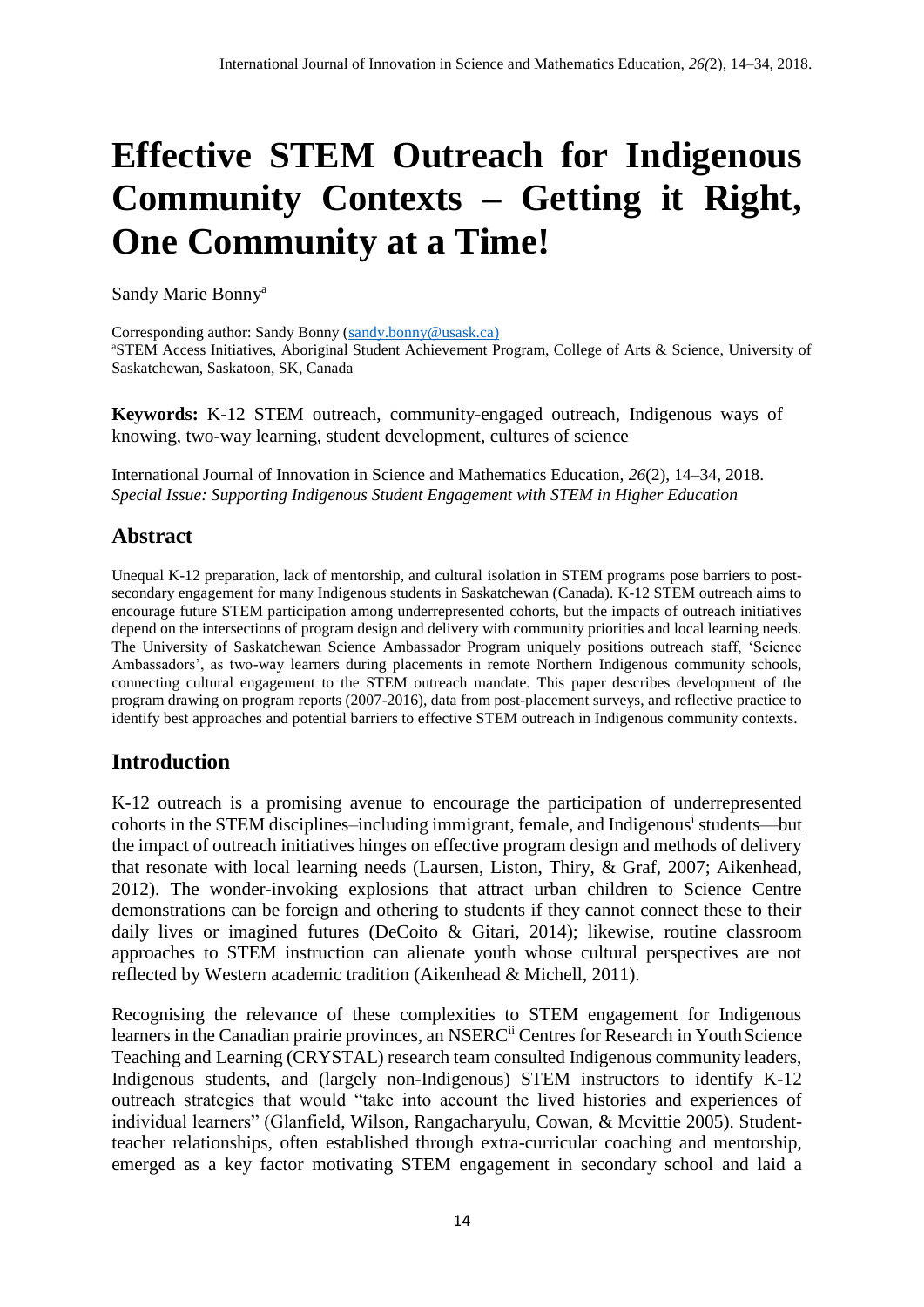foundation of trust from which instructors could encourage aspiration to post-secondary learning (McVittie & Dunkley, 2008). Indigenous student participants shared an intrinsic enjoyment of STEM subjects with researchers; however, a third of those interviewed "could not think of any way that science applied to their lives" (McVittie & Dunkley, 2008). This disconnect between curricula, daily experience, and cultural realities discourages STEM persistence (McMillan, 2007; Aikenhead & Michell, 2011) and ultimately undermines community resilience, for "without capacity in science and math, an individual or a community is less able to participate in self-governance, less able to make informed choices, [and] less able to match people to necessary careers" (Wilson & McVittie, 2007).

Enhancing the relevance of K-12 STEM curricula is a key recommendation of efforts to improve outcomes for Indigenous graduates (Aikenhead & Elliot, 2010; Voice, Vision & Leadership, 2011; DeCoito & Gitari, 2014) but curricular reform is difficult to enact in communities that have a well-earned distrust of institutional education (cf. Deer, De Jaeger, & Wilkinson, 2015; Truth & Reconciliation Canada, 2015) and where STEM programming may have lower priority than activities that more directly resist assimilation of Indigenous culture, language, traditions, and ways of knowing (Battiste, 2013).

Loss of Indigenous knowledge in "the languages of math (Western symbols) and scientific terminology" is a concern voiced by some Indigenous community educators<sup>iii</sup> (Sterenberg  $\&$ Hogue, 2011), and many teachers and parents are critical of Western science for perpetuating the twinned ideas that the only knowledge 'worth knowing' comes from white male scientists, and that science is logical, abstract, and unemotional—thus potentially amoral (Wilson & McVittie, 2007). In contrast, Indigenous knowledge systems balance intellectual and physical experiences with spiritual and emotional growth (Battiste, 2013), positioning the learner in relationship with and responsibility to their environment, "the built or natural, other humans or other beings" (Wilson & McVittie, 2007). In the context of relational learning, a teacher is learning in relationship with her students and their environment (Dorion, 2010)—a pedagogical stance far removed from didactic STEM instruction (Aikenhead & Michell, 2011), but resonant with the inquiry-based and exploratory hands-on activities promoted as best practices for K-12 outreach (e.g. Laursen et al*.*, 2007; Sawchyn, 2010; DeCoito & Gitari, 2014).

Goulet & Goulet (2015) share the Woodlands Cree term *kiskiaumatowin* to describe transactional, or 'two-way,' learning, in which teacher and learner approach knowledge through shared interactions, observations, experiences, and mutual exchange. The University of Saskatchewan's (U of S) Science Ambassador Program (SAP) is rooted in *kiskiaumatowin*; it began with the simple premise that by connecting the cultural and pedagogical capacity of Indigenous community schools with post-secondary Science Ambassadors (SAs), shared experiences could foster the relational learning necessary to bridge cultural dissonance, and counter student and teacher attitudes that dismiss STEM learning as difficult, boring, and/or irrelevant (Vassileva, 2011a). This paper describes development of the SAP, drawing on program data collected by the author (SAP Program Coordinator, 2012-2017) over five years to identify promising strategies to promote two-way learning, and "make science fun and relevant, one community at a time!"<sup>iv</sup>

# **Methods**

## **Program Development**

Combining CRYSTAL research outcomes (Glanfield et al., 2005; Rangacharyulu, 2008) with a mandate to increase minority engagement in STEM afforded by a Cameco/NSERC Prairie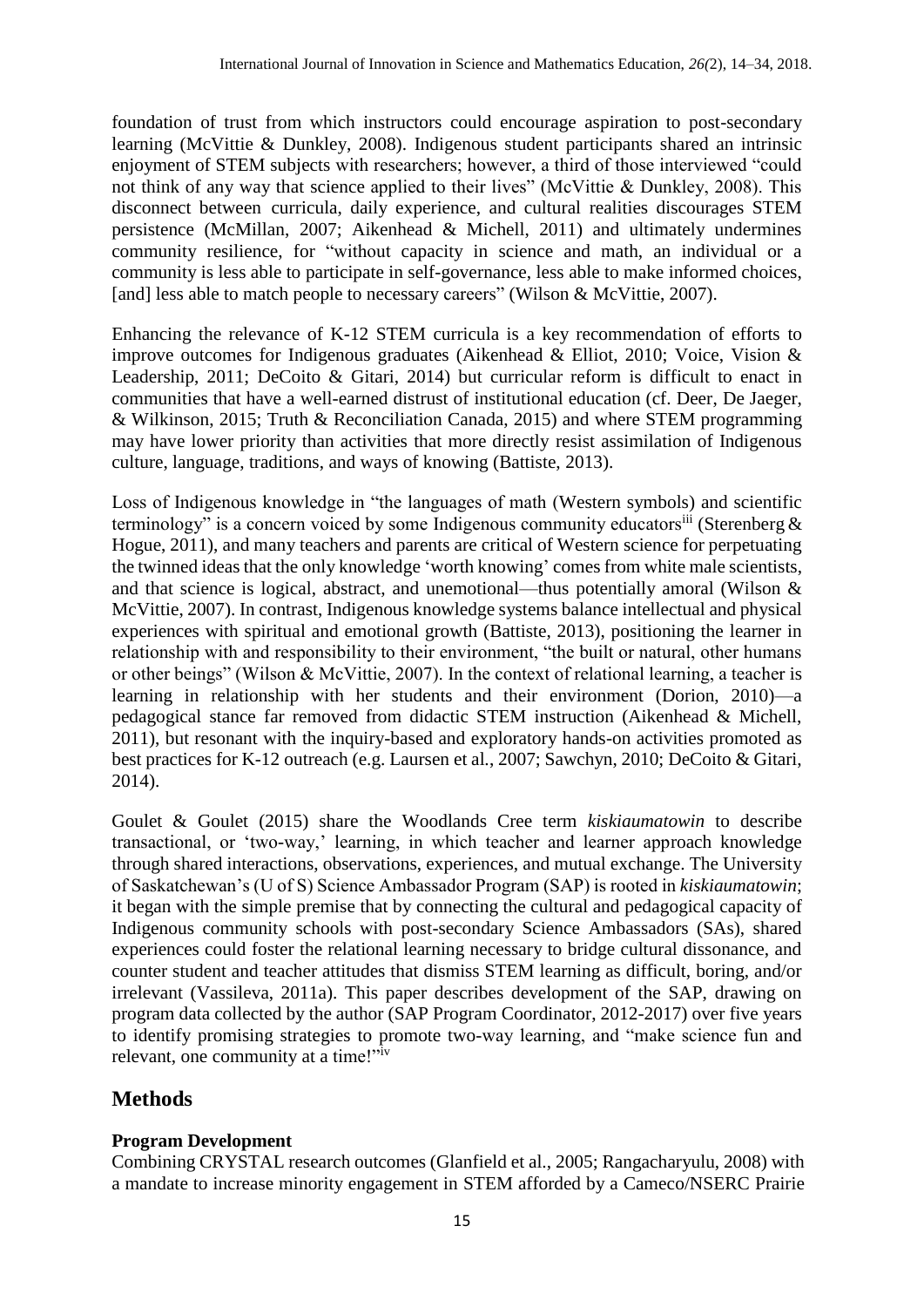Women in Science and Engineering Chair, Computer Science Professor Julita Vassileva piloted the SAP in 2007, partnering SAs with two Indigenous community schools near Saskatoon, Saskatchewan and two in Northern Manitoba. The program rapidly gained momentum and, with industry and government sponsors, has been coordinated through the U of S College of Arts & Science (with broad support from partnering STEM colleges) since 2012 as a priority activity for Indigenous community engagement. By spring 2016, 128 SAP placements had been coordinated across the provinces of Saskatchewan, Manitoba and Alberta, reaching up to 12 communities that vary widely in size, cultural tradition, and instructional capacity each year (Table 1, see p. 28).

SAs include senior undergraduate and graduate students hired competitively from U of S academic and professional colleges on the basis of strong disciplinary backgrounds, demonstrated creativity, and excellent communication skills. Prior experience working with youth, coaching and teaching, and knowledge of Indigenous culture and community priorities are important selection criteria. Though SA positions were advertised in student job postings, word of mouth and the recommendations of prior SAs were the most common prompts to apply cited by students. Roughly equivalent numbers of permanent Canadian and International students, and graduate and undergraduate students, were hired annually, with a male: female ratio approximating 4:5 (SAP Annual Reports, 2012-2016). While every effort was made to hire Indigenous students,  $\leq$  2 were recruited each year, reflecting the underrepresentation of Indigenous students in post-secondary STEM programs.

SAP placements are prioritised for remote schools with few or no specialist STEM instructors, and with a high proportion (40-100%) of Indigenous students. SAs initially concentrated their activities at the grade 4-8 level, formative years for the development of positive attitudes toward STEM learning; however, the SAs' scope of engagement broadened in many communities to include grades 1-12, Kindergarten, and sometimes Adult Basic Education programming at school administrators' requests (Table 1, see p. 28). Travel logistics also impacted the program's evolution. Placements in 2007-2011 varied from a single SA making periodic visits over a school year (within 200 km of Saskatoon), to a pair of SAs residing in a remote community for an extended period (> 3 hours' drive, or fly-in). Continuous placements require community buy-in, with room and board provided by the host school, First Nation administration, or an industry sponsor. This commitment of resources raised administrative expectations, promoted strong student and teacher engagement, and shifted the role of SAs from itinerant 'activity leaders' to a presence in the community, which proved essential to developing authentic learning relationships with students and teachers (cf. McVittie & Dunkley, 2008). From 2012-16, all but one SA placement were continuous, varying from 4-6 weeks in length, scheduled between the end of the academic exam period (late April) and the end of the K-12 school year (mid-June)(Table 1, see p. 28).

While common STEM outreach outcome indicators were identified by Vassileva (e.g., increased student retention, attitudinal changes toward STEM, and toward the role of underrepresented persons in STEM; 2011b), the SAP's stated outcomes reflect the goals of participating communities and include: (1) enhancing science education by empowering teachers; (2) having SAs serve as mentors and role models to younger generations; and (3) creating long-lasting relationships and dialogue between communities and the U of S (Vassileva, 2011a). Beginning in 2009, annual symposia provided a forum for SAs to share their experiences, and for teachers, school administrators, faculty, and program staff to reflect on the program's development and effectiveness. This dialogue led to adoption of two further SAP goals that embrace motivational and aspirational program outcomes: (4) to provide fun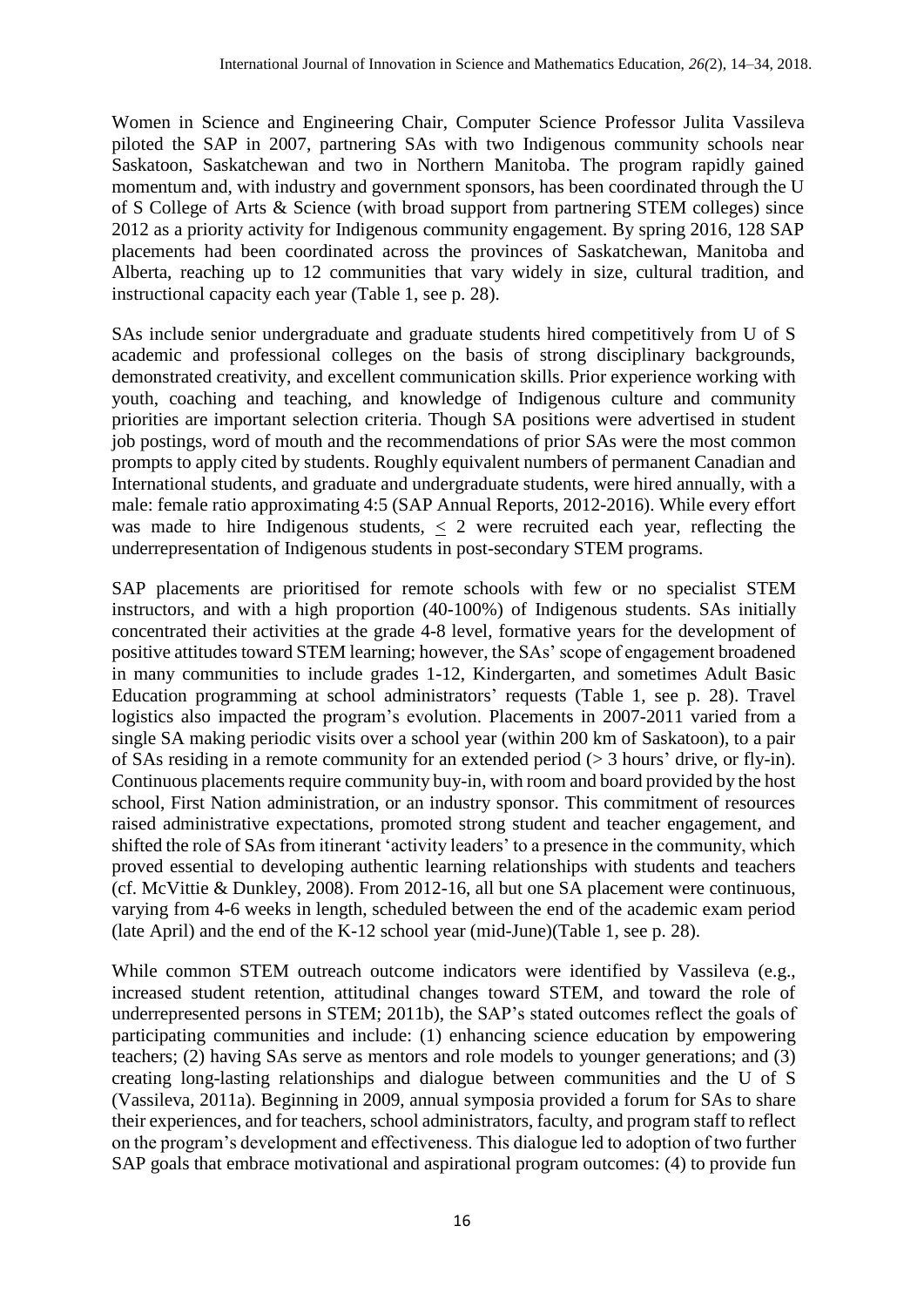and engaging science experiences to teachers and students in remote communities; and (5) to broaden the pool of future post-secondary STEM students.

Key differences between the SAP and other STEM outreach initiatives in the prairie provinces (reviewed in Aikenhead, 2012) are: the length of student and community engagement; intentional integration of SAs in extra-curricular and community events to support relational learning; and flexible programming tailored to community-specific teaching and learning needs (vs. fixed lesson plans/kits). SAs consult past years' program feedback (when available), and plan and pack materials to align their activities with proficiencies in host schools. During placements, they spend a significant amount of their time planning, revising, and consulting with teachers and establishing points of connection with community educators and youth (Sawchyn, 2010; Table 2, see p. 30). Specific activities vary among schools, depending on the participating grade levels, outdoor weather and accessibility, community events, STEM teaching capacity, and the disciplinary strengths of the SAs. Common activities include delivering demonstrations, activities, and experiments; coaching student projects; coordinating fairs and symposia; facilitating outdoor activities; joining and supporting students at cultural and extra-curricular events; facilitating discussions about 'big ideas' in science, especially those with special relevance to host communities; supporting teacher lesson plans; and tutoring and mentoring students who are exploring possibilities for continuing STEM education and careers (for further detail, see SAP Annual Reports 2012- 16).

# **Results**

# **Program Impact & Assessment**

In a small community, two extra young people draw immediate attention, and so do their activities: "*Our population just grew by two and everybody is freaking out!*" (school principal, 2015). Teacher and student pre- and post-surveys collected 2008-2011, and post-surveys collected 2012-2016, demonstrate a positive correlation between hosting SAs and student attitudes toward STEM learning and careers, with > 90% of students reporting that they "enjoy hosting SAs" at their school and a majority "excited to study science and math" in high school each year (Vassileva, 2011a; SAP Annual reports, 2012-2016).

Strong positive bias is common in K-12 outreach data, and may reflect enthusiasm for novelty and excitement, rather than deep learning (cf. Laursen et al., 2007). Positive immediate responses are, however, foundational to longer-term impacts (e.g., Bruce , Bruce, Conrad, & Huang, 1997), and Laursen et al. (2007) propose that multi-year outreach programs validly position continued participant demand as an indicator of effectiveness. By this measure, the SAP has been very successful, engaging many communities over multiple years; and, the inclusion of SAs in the planning and delivery of community-wide activities is characteristic of multi-year host communities (Table 1, see p. 28). Teacher surveys report consistent increases in students' confidence and receptivity to STEM learning during and after SA placements, and questions prompting feedback and new activity requests demonstrate a correlation between multi-year SA placements and increased teacher and administrator ambition for STEM engagement in their schools (SAP Annual Reports, 2012-2016; Table 1 & 2, see p. 28 & p.30).<sup>v</sup>

The commitment of resources to hosting SAs requires support from the community at large, and has been sustained by a strong culture of youth advocacy in Northern Saskatchewan and Manitoba. Two-way learning is valued by community hosts, both for the broadening effects on youth who benefit from mentorship with SAs from 'away' and for community-wide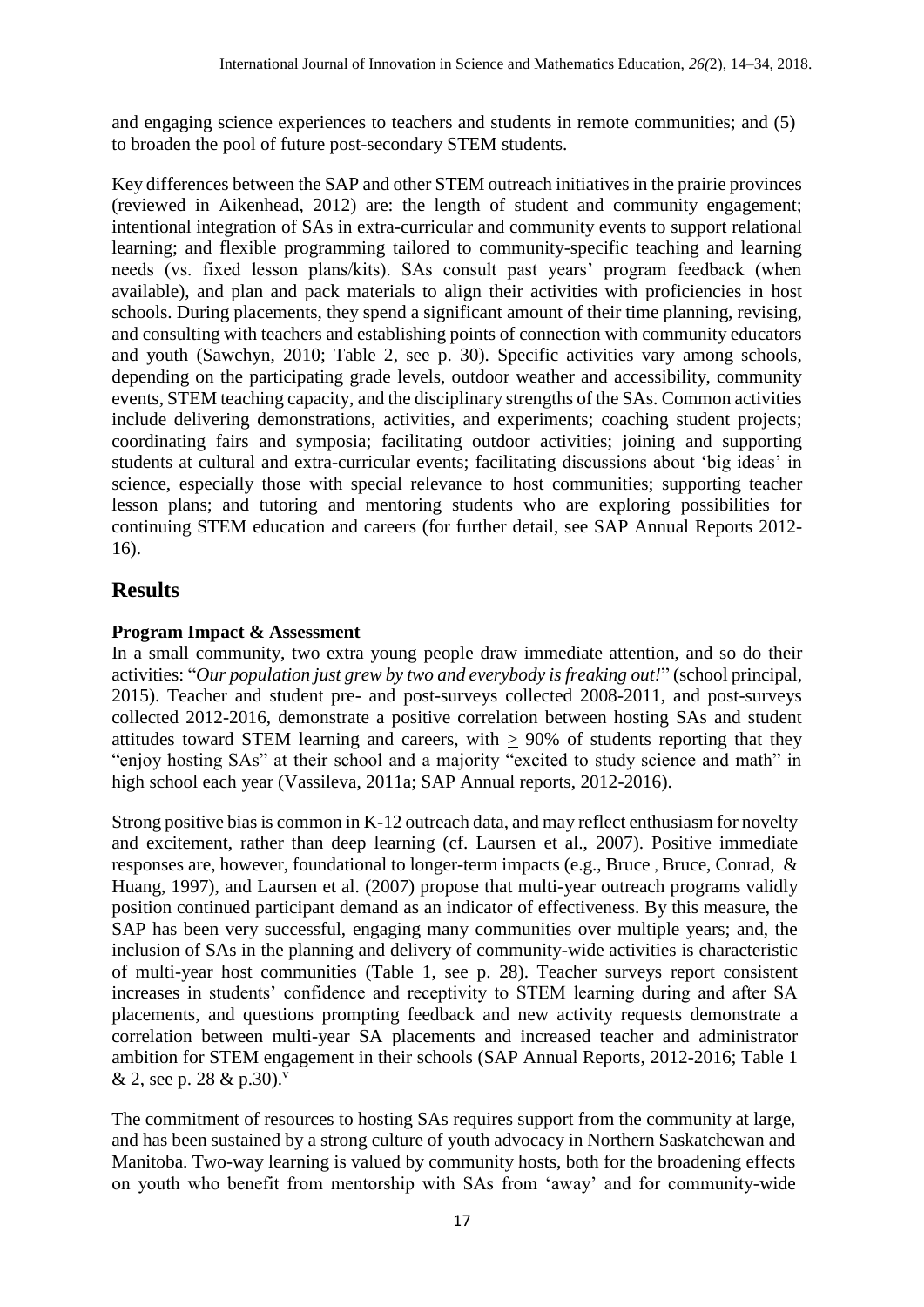opportunities to discuss the knowledge traditions of Western science within an Indigenous context (SAP Annual Reports, 2012-2016). One community educator reported that the best SA activities were "*sitting around, sharing stories, laughing and respecting our ways and views*." He continued: "…*I think the students now realize that science can and should be learned by anyone and that everything is connected—much like the Aboriginal perspective on things.*" This organic bridging of cultural perspectives is facilitated by community hosts who often urge SAs to 'slow down,' learn from the natural environment, and reserve time for reflection and adjustment of their activities during their stay in community. These placements offer unique cross-cultural learning opportunities to SAs, and raise unique needs for programmatic support to prepare STEM students with little prior experience working or living in Indigenous communities for effective two-way learning.

#### **Growing our Science Ambassadors** *Assumptions about effective STEM outreach*

I came to the SAP in 2012 with some prior experience working in remote communities, but was hired primarily on academic credentials (author; instructor; Ph.D., 2007). I had participated in STEM outreach as a graduate student, mentoring girls interested in STEM, judging science fairs, leading science demonstrations, and making classroom presentations. I was excited to share what I, a non-Indigenous woman with diasporic and Settler roots, loved about my discipline (geobiology), and worked hard to translate challenging topics for diverse audiences. I was encouraged by faculty mentors to present STEM as both a-cultural within itself and as a collaborative mega-project that requires diverse voices to thrive. In my first year as SAP Coordinator I hired SAs and provided program supports based on the past coordinator's recommendations, as well as my own experiences leading 1-2 hour activities in urban classrooms. I was aware of funding inequities that affected STEM teaching capacity in remote Indigenous schools, and attentive to the call to build curricular relevance for Indigenous learners (cf. Voice, Vision & Leadership, 2011), but had little advice to offer other than to encourage SAs to ask for help and feedback from community members (cf. Aikenhead & Michell, 2011).

## *Learning on the ground*

I learned fast on the ground in spring 2012. Monitoring SA activities at a distance and during brief community visits, I began to untangle the mutual influences of community vs. campusbased mentorship on the SAs effectiveness. Most SAs experienced travel North as an adventure and shared stories of warm welcomes as they connected with youth, teachers, and broader community. They learned new words in Michif, Nehiyaw/Cree, and/or Dene, and were invited to participate in sports, fishing derbies, canoe trips, church activities, cultural celebrations, crafting circles, and sometimes cultural ceremonies. I had anticipated supporting SAs with STEM content knowledge and lesson delivery, but during weekly check-ins found myself much more commonly serving the role of an interpretive sounding board for the SAs' rapid, reflective, cross-cultural learning.

School administrators were receptive to the STEM activities SAs organised, calling them "*fun*" and "*exciting*" and "*a big help*" to teachers. They were appreciative that their students were connecting with academic role models and building positive relationships with people from other places and cultural backgrounds. Administrators also related classroom and community missteps (usually with good humour and patience) and offered candid advice to both me and the SAs regarding unique socioeconomic, political, and cultural capacities in their schools. These discussions, as well as my own uptake of invitations to attend and participate in cultural celebrations, built my capacity to guide SAs when they encountered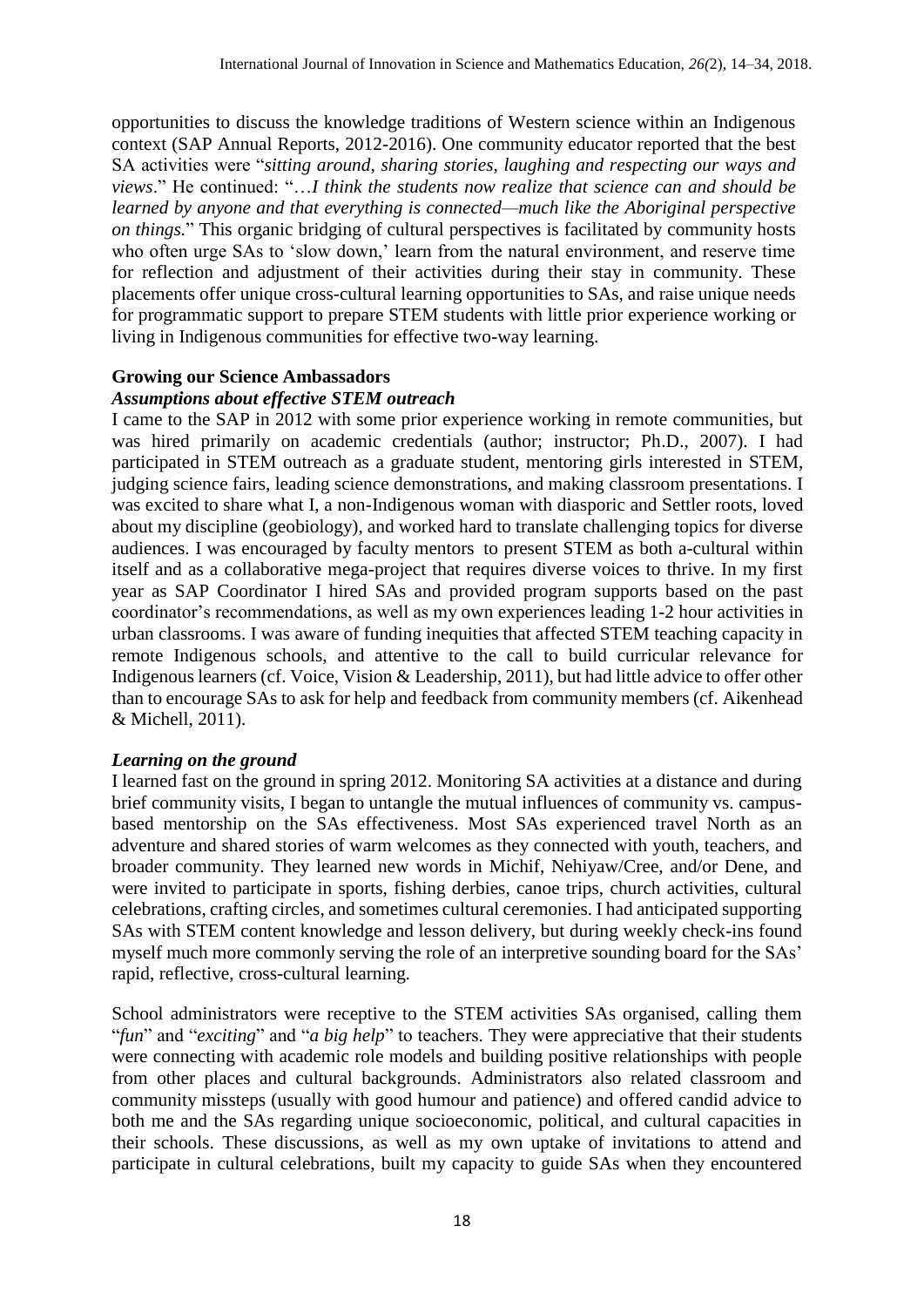situations that had alternate potential to reinforce or reframe stereotypes held about Indigenous communities (see UAPS-Saskatoon Report, 2011) and, thus, to undermine or support learning relationships with Indigenous students and teachers.

As an example, one pair of SAs were indignant that teachers left their classrooms to prepare snacks. They had not experienced the challenge of learning while hungry, and failed to identify a link between providing snacks and helping children to focus and participate in curricular activities. In another instance, SAs were amused that string and glue were "*stolen*" from their activity bin, and then "*obviously*" used for crafts in another classroom. With limited awareness of funding deficits in Northern schools and the challenges to classroom supply in a fly-in community, they had little empathy for a teacher who coveted their 24L bin of activity materials. Other SAs encountered overt bias between Indigenous and non-Indigenous members of their host community when emotions flared in the wake of a naturally occurring forest fire, and were confused by contradictory stories that challenged many of their own preconceptions.

SAs were surprised at the magnitude of socioeconomic disparity they encountered in host communities, and by differences in teaching capacity and student supports between urban and Northern schools (cf. Aikenhead, 2012). Many were humbled by their ignorance of Indigenous language, culture, history, and community priorities. Encounters with bears, moose, dogs, and even mice were novel for many SAs, and faced with unfamiliar social and classroom expectations, and the stresses of living and working with newly acquainted SA partners, many required reminders to work from their areas of strength, to build on the momentum of small successes, to join recreational activities, and to ask for and accept the willingly offered support of local teachers and community hosts. Community advocacy is key to the on-the-ground effectiveness of the SAP program, and to the SA experience despite initial challenges, between 2012 and 2016 only two SAs who remained eligible (held student status) indicated that they would not consider returning to the program, while all participating SAs indicated that "*Yes*" they would recommend the program to another U of S student.

## *Iterative expansion of SA preparation & support*

SAs were asked to complete post-engagement questionnaires reporting details on their activities, program recommendations (also requested from teacher and administrative surveys), and reflections on their own learning experience. From 2012-16, 81 SAs returned completed questionnaires to the Program Coordinator during debriefing interviews. All SAs consented to the use of questionnaire data for annual reporting and program development, and ethics approval was obtained to pool responses as secondary data for analysis and discussion. Five specific questions prompted the SA perspectives shared in this paper (re-ordered here):

- A. Is there a topic or subject that you think would be a useful focus of future professional development sessions for new Science Ambassadors?
- B. How has the placement changed your perceptions of education available to students in rural [Indigenous] community schools?
- C. Were you able to establish rapport with the students? Please explain why and how (connection points), or why not (obstacles).
- D. Did you feel supported in your work by the broader community? Please explain.
- E. How has being a Science Ambassador affected your perceptions of science, and your goals as a student and pre-professional?

Responses to these questions were randomised across annual datasets, then categorised to identify common emergent themes relating to SA's engagement in relational learning, uptake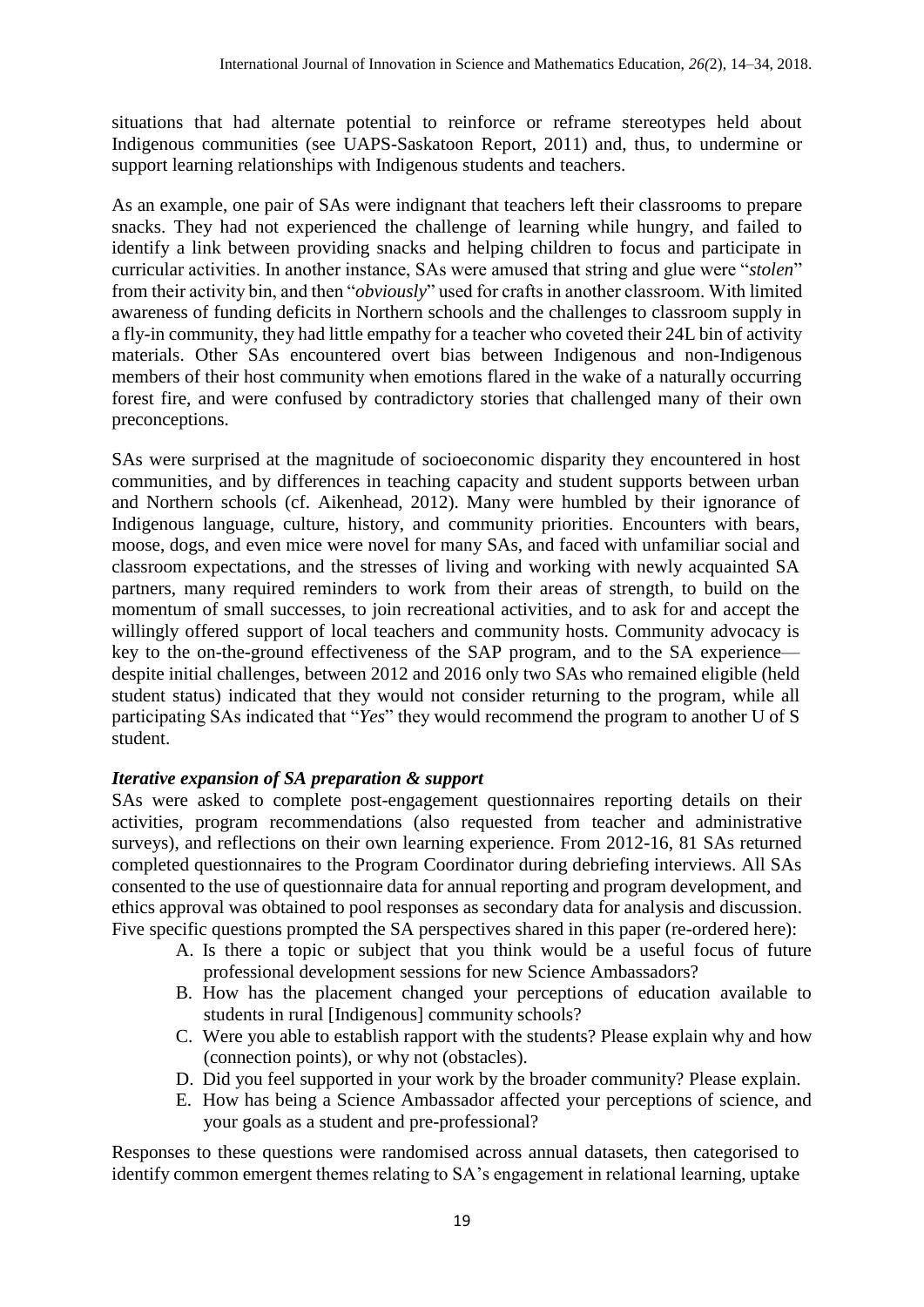of program resources, and self-identified and cryptic knowledge deficits, as well as independently developed engagement strategies and personal outcomes (cf. Creswell, 2007). This analysis does not attempt objectivity, but is action- and activity-focused and informed by the Program Coordinator/author's experience, methodological *praxis*, and cyclical evaluation of data against theories of relational and Indigenous pedagogy (cf. Cordiero, Baldini Soares, & Rittenmeyer*.* 2016).

## *Self-identified knowledge deficits*

Question A provided SAs the opportunity to suggest professional development topics for future delivery. Responses included requests for support developing hands-on STEM teaching strategies (17% of responses) and teamwork skills (10%); however, most SAs requests related to learning about the culture of the schools (19%), and the environmental (17%), and historical and contemporary cultural contexts of host communities (19%)—background information that would increase SAs' confidence and sense of safety engaging in the dialogue required for two-way STEM learning (19%)(Table 3; top, see p. 31). These self-identified SA deficits were addressed through the addition of new program resources, including a closed Facebook discussion forum to share advice between past and current SAs, the addition of troubleshooting scenarios to a program manual, an iteratively developed WIKI database of 'hit activities' indexed to grade level, and orientation to provincial STEM curricula and contemporary issues affecting host schools and communities (Table 3; middle see p. 31). Collectively, these resources decreased the preparatory burden for SAs, increasing their time available in community for dialogue, reflection and adjustment of activities, and relationship building.

Program coordination interventions, including a pre-placement survey for school staff, facilitated pre-placement teleconferences and meetings between SAs and host teachers, and weekly SA check-ins, enhanced my capacity to support administrative problem-solving and advocate for SA's during community placements (Table 3; middle, see p. 31), with fewer requests for orientation to school culture or environmental concerns in multi-year host communities between 2012 and 2016.

We are fortunate to have access to expertise in Indigenous and cross cultural education at the U of S, and a major program development 2013-forward has been to facilitate SA attendance at five workshop sessions each spring, with focus balanced between SA-identified areas of development and support. SAP workshops have included orientation to the physiological and psychological safety that must be met to open space for learning and teamwork (Dr. Sheryl Mills); cross-cultural and multi-vocal STEM pedagogies (Dr. Glen Aikenhead & Dr. Sandy Bonny); Indigenous history and legacies of Indigenous education in Saskatchewan (Sylvia McAdam [Saysewahum] & Colleen Charles); Indigenous Science and Ways of Knowing (Dr. Jeff Baker); and various hands-on activity and engineering design challenge strategies (multiple facilitators, Table 3; middle, see p. 31). Concurrent academic demands (final exam season) affected SA attendance at these workshops, with approximately 2/3 of SAs joining each session and each SA attending approximately 3-5 workshops each spring. Interestingly, returning SAs (~ 5 per year) had strong attendance at professional development sessions, and their perspectives and experiences promoted open discussion. This was helpful, because the anticipated learning outcomes and rationale of each session were not necessarily evident to new SAs until they had experienced the discomfort of a preparation gap (Table 3; bottom, see p. 31).

A "*How to Host Your Science Ambassador*" guide was also prepared for participating school staff based on administrative feedback, including helpful points of orientation in the school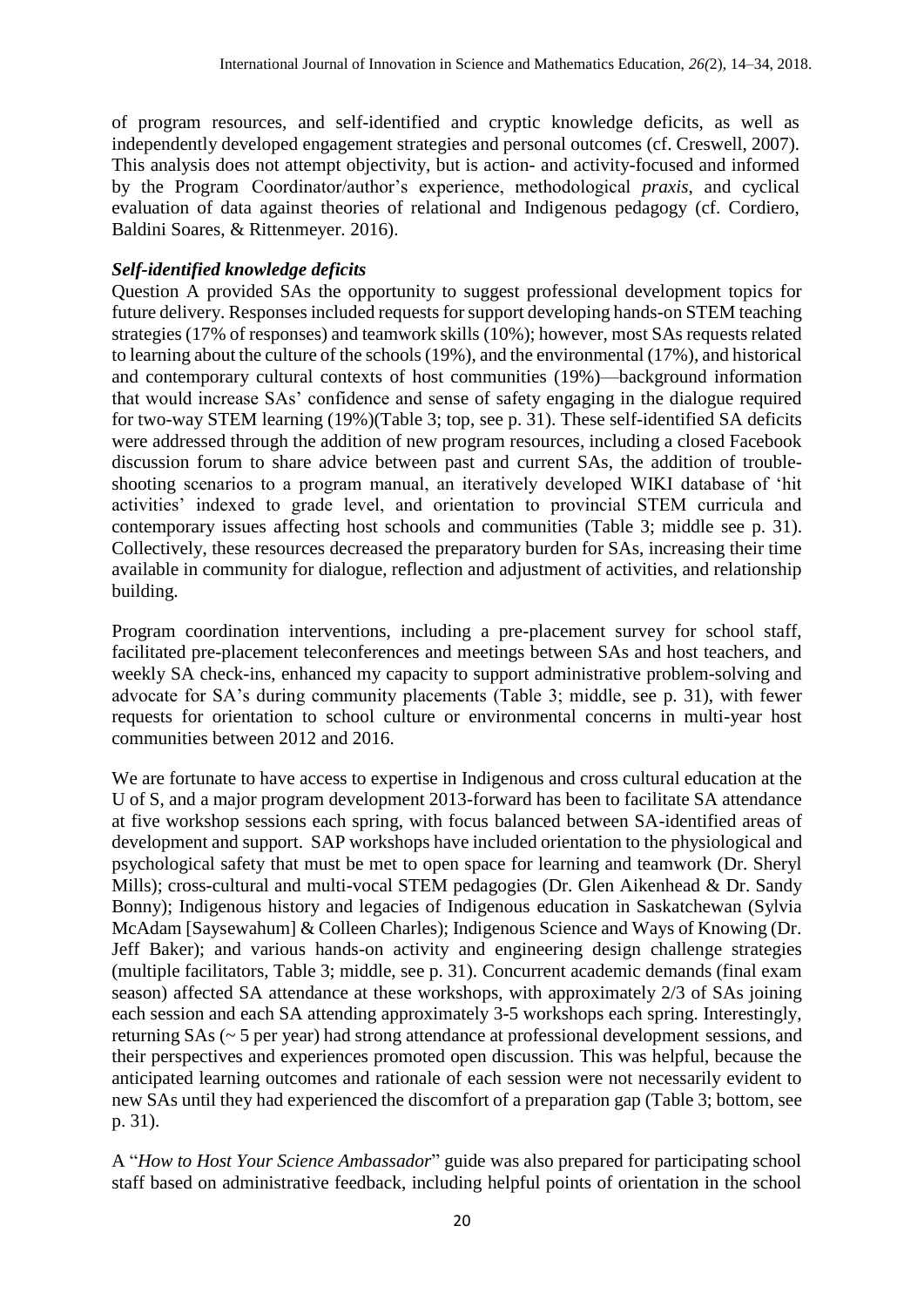(make sure your SA knows where to eat lunch, find coffee, etc.) and community (social activities, stores, etc.). While developing teacher STEM confidence is one goal of the SAP, and of many STEM-outreach initiatives, in practice teachers often defer to outreach staff and take a passive classroom role (e.g. Goebel, Umoja, & DeHaan, 2009). This contrasts with community-engaged activities where ongoing participation is socially expected—and the SAP's positing teachers as social and cultural liaisons to SAs generates increased opportunities for disciplinary exchange (pedagogic and STEM-focused).

#### *Cryptic knowledge gaps*

The intent of SA developmental programming and supports is to provide foundational information to SAs to empower them to better relate to students and teachers, and to interpret their experiences with less reference to stereotypes (Table 3; bottom, see p. 31). However, it is impossible to teach SAs what can only truly be learned from engagement with their host communities; one SA's response to Question A was, "*teaching is more like learning—we also have to prepare ourselves to learn from them. I don't know how to tell that before, though!*"

Responses to questions B-E were candid, and some SAs readily admitted ignorance of unequal educational opportunities in advance of their placements (8 of 81 respondents), while others admitted to having held pejorative stereotypes in explanation for lacking STEM capacity in Indigenous schools: e.g. "*only teachers who couldn't get better jobs,*" i.e. bad teachers, worked there (5/81); or community support for education is low because "*they don't care*" (7/81). From 2012-16, six SAs (of 97 positions offered) withdrew before their placements based on personal fears (and/or pressure from parents or partners) related to forest fires, dangerous animals, isolation, drinking water quality, Internet reliability, and/or around their capacity to navigate social manifestations of substance abuse and poverty. International students are oriented to these concerns quickly, if not in advance of applying, then when they share their plans with Canadian classmates raised in a milieu of pervasive stereotypes about Indigenous people and cultures (UAPS-Saskatoon Report, 2011). The students who apply to the SAP may be motivated by an instinct to connect and help in spite of holding stereotypes. Many have extensive experience working with youth as camp leaders, coaches, tutors, etc., and many have traveled and experienced new cultural contexts. Few SAs, however, have experience with a K-12 educational culture different from their own, and many initially identify pedagogic differences in Indigenous schools as deficits (true of both Canadian and International SAs).

Key self-identified shifts in SA attitudes that emerged from post-placement questionnaires, as reflected in responses to questions B-E include:

- respectful curiosity toward Indigenous knowledge and land-based activities (52/81),
- appreciation for the dedication and unique skillsets of community educators (47/81),
- appreciation of the unique social role of STEM and of STEM professionals (37/81),
- respect for the depth of youth advocacy in Indigenous communities  $(35/81)$ ,
- and new (or deeper) awareness of the impacts of colonial legacies, including First Nations band politics and federal vs. provincial funding structures, on school culture and STEM teaching capacity (12/81).

These positive outcomes reveal preparation gaps, some of which correlate to ignorance of Indigenous community realities and/or to stereotypes. For example, appreciation for the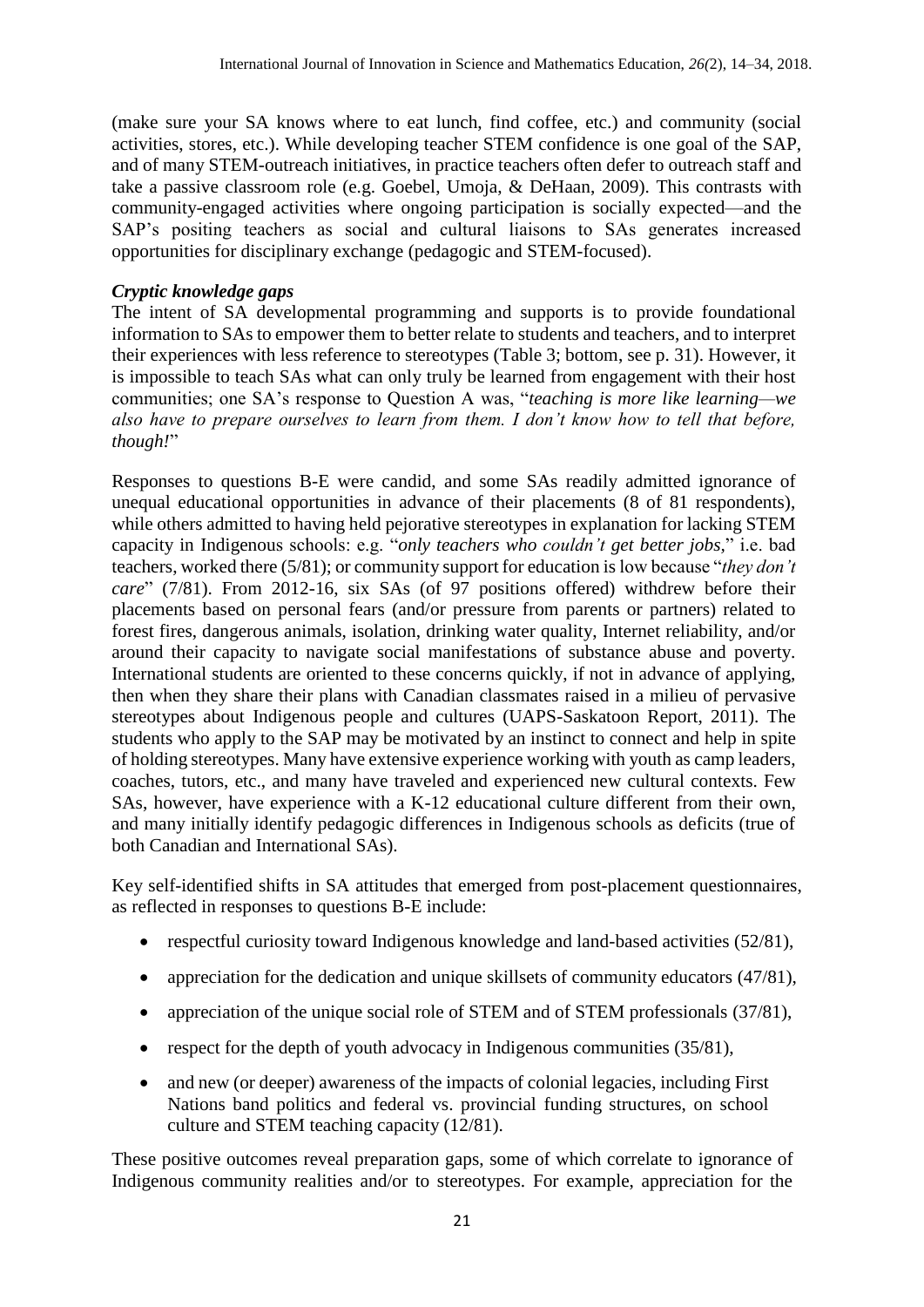quality of teaching in a host school may contrast with low prior expectations about teacher competence. One SA shared a prior expectation that Indigenous families "*let their kids run wild*," and was surprised to find that while kids acted up at school, "*out of school the kids are better and calm, and treat adults in their community with respect*." This realization shifted his interpretation of factors affecting student school engagement, and he decided to share advice about post-secondary programs on the sports field where the students were better prepared to listen. Another SA arrived prepared to "*fill a gap*" and discovered that students had already experienced many of her planned activities (e.g., Mentos in Diet Coke explosions, sprouting seeds), while she had experienced few of theirs:

*I went to a teacher's house for supper. I learned to enjoy their dogs. I went to cultural camp with a teacher and spent quality time with her family. They taught me to steam a caribou head, and shooting arrows. The same Elder then came and brought fish for dissection in our biology lesson at the school.* 

Culture camps and festivals in many communities act as forums for discussion of Indigenous perspectives on STEM, and offer spaces for SAs to experience and observe relational pedagogies *in situ*. One SA noted, "*I have now seen many methods of teaching all done in different environments from culture camps to science labs. I have new tools, and I am thinking outside the box!*"

#### *Strategies and barriers to student engagement*

In some host communities, cultural engagement is less traditionally focused. SAs have been involved in painting faces at school events, sharing baking, and helping with track and field activities. One SA pair taught students about asphalt physics (the community was about to receive its first paved road) by baking chewy cookies. Another SA pair found points of connection in popular culture after youth requested "*magic*" demonstrations, and asked questions about aliens and UFOs. These SAs developed demonstrations and activities based on flame spectrophotometry, burned  $Mg^{2+}$  salts as a demonstration, and introduced the Fermi Paradox and Drake Equation to a grade five classroom whose teacher described them as "*enraptured.*" One SA reflected that he had not previously thought that kids in a remote Indigenous community would be so curious, capable, and excited to learn science–returning from his SA placement, he now "*saw himself in them*," and stated a commitment, "*as a future professional, to make my field and future workplaces inclusive and accessible for people with different backgrounds*."

Many SAs reflected on barriers to STEM learning that they had not previously considered. For example, some schools have excellent lab ware or environmental monitoring equipment in a storage room, but no teacher with training to use them. SAs were able to coach teachers on the use of equipment, building lasting capacity in some classrooms. In other communities mistrust of temporary teaching staff, imminent administrative changes, or unstable teaching assignments undermined teacher-student relationships and affected students' openness to learning. One SA, who had not previously considered his educational experience privileged, conceded "*it is much easier to pursue a science career if you're from the city*." In nearly every community, it was SA extra-curricular engagement that laid a foundation for participation in STEM activities delivered in classroom spaces. As one school administrator shared, the SAs "*were not strangers in any means – making things easy for themselves, the school, and the community*." He added, emphasising the power of relationship to successful STEM teaching, "*we would love to have the same SAs next year*."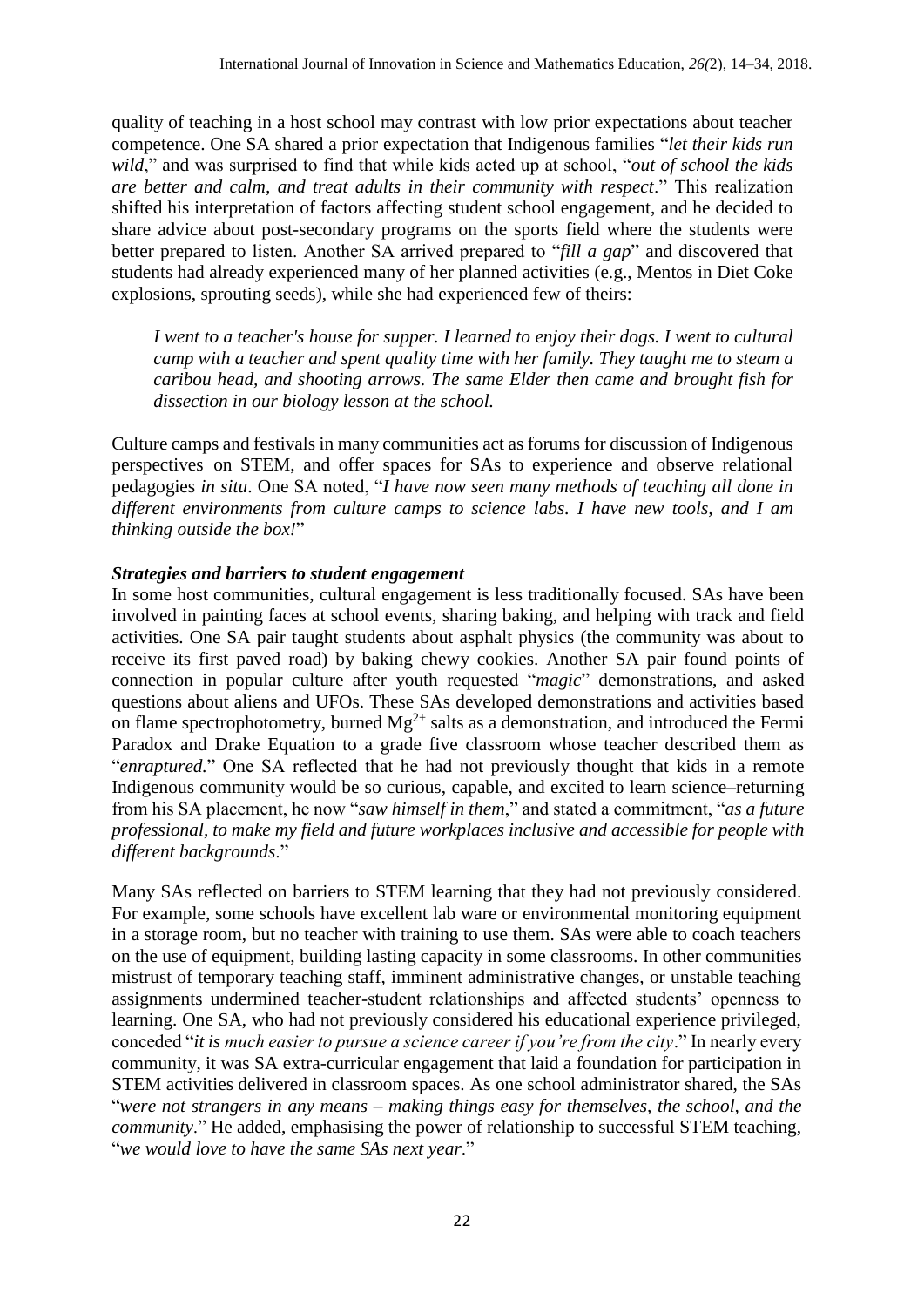#### *Science ambassador outcomes*

As Program Coordinator, it was very rewarding to see SAs return from their placements with new confidence and curiosity each year. As university STEM students they were continuously learning new material, and being assessed, and holding themselves to critical standards. As SAs they came to realise just how much they knew (about STEM) compared to the general population. The opportunity to share their enthusiasms, interpret everyday science, and participate in non-competitive community learning was strongly valued, and often served to renew the SAs' enthusiasm and sense of purpose for their studies. An International SA's comment summarises the experience of many:

*Before I came to [this community] I would think science is just textbook-based knowledge, but after I started my work I realised science is a part of our life. We can 'enjoy' it anytime, anywhere, even in the bush. I'm an engineering student. We realize what our goals are. This SA program made me experience new goals about the way other people learn science, and some of them can inspire and spark me as well!*

Learning Indigenous cultural perspectives is formative for many SAs. Some have become advocates for Indigenous rights and education (e.g. Datta, 2016; Bentham, 2016; Tang & Moleski, 2017) or are inspired to participate in urban STEM outreach and youth engagement initiatives that run through the academic term. For many SAs (50/81), experiencing the cultural strengths of host schools motivates them to learn more about their own backgrounds and goals for STEM participation, for example:

*This experience has broadened my understanding of the particular ways that current provincial schooling… translates into problems for students, parents and teachers. I feel that I have grown in knowledge of Aboriginal history and current affairs (successes and challenges) as an SA, but also as a person—I feel more connected and committed to understanding my own values*.

For others (35/81) the excitement of youth and enthusiasm of community mentors provide affirmation for their choice of discipline and consolidates their identity as a Scientist or Educator: "*The SA experience teaches you about how science impacts the lives of others, its perspective within other communities, its availability to others, etc. It also reminded me just how cool science is!*"

## **Preparing for two-way learning and reflective practice**

Scientists and students who participate in STEM outreach activities are overwhelmingly motivated by a duty to share what they know with groups who they believe have a knowledge deficit (Verner, 2014). Deficit models of outreach emphasize the responsibility of the instructor and lesson designer, who "simplify, sensationalize, and strategically construct" content to avoid misinterpretation and maintain quality control. Or, as Verner (2014) critiques, to enforce a kind of ontological control that abstracts science in order to avoid engaging with an Other's "worlds of knowledge and experience".

From the perspective of relational Indigenous pedagogy, one-way approaches to STEM outreach impede a learner's ability to take responsibility for the creation of meaning through relationship (Sutherland & Henning, 2009) and risk perpetuating colonial power dynamics, especially if the lessons or activities include de-contextualised Indigenous content (cf. Bonny & Berkes, 2008; Aikenhead & Michell, 2011) and/or examples foreign to the students' life experiences and self-beliefs (Baydala, Rasmussen, Birch, Sherman, & Wikman, 2009). As Bang & Medin (2010) remind us, Culture and Science are both stereotyped by school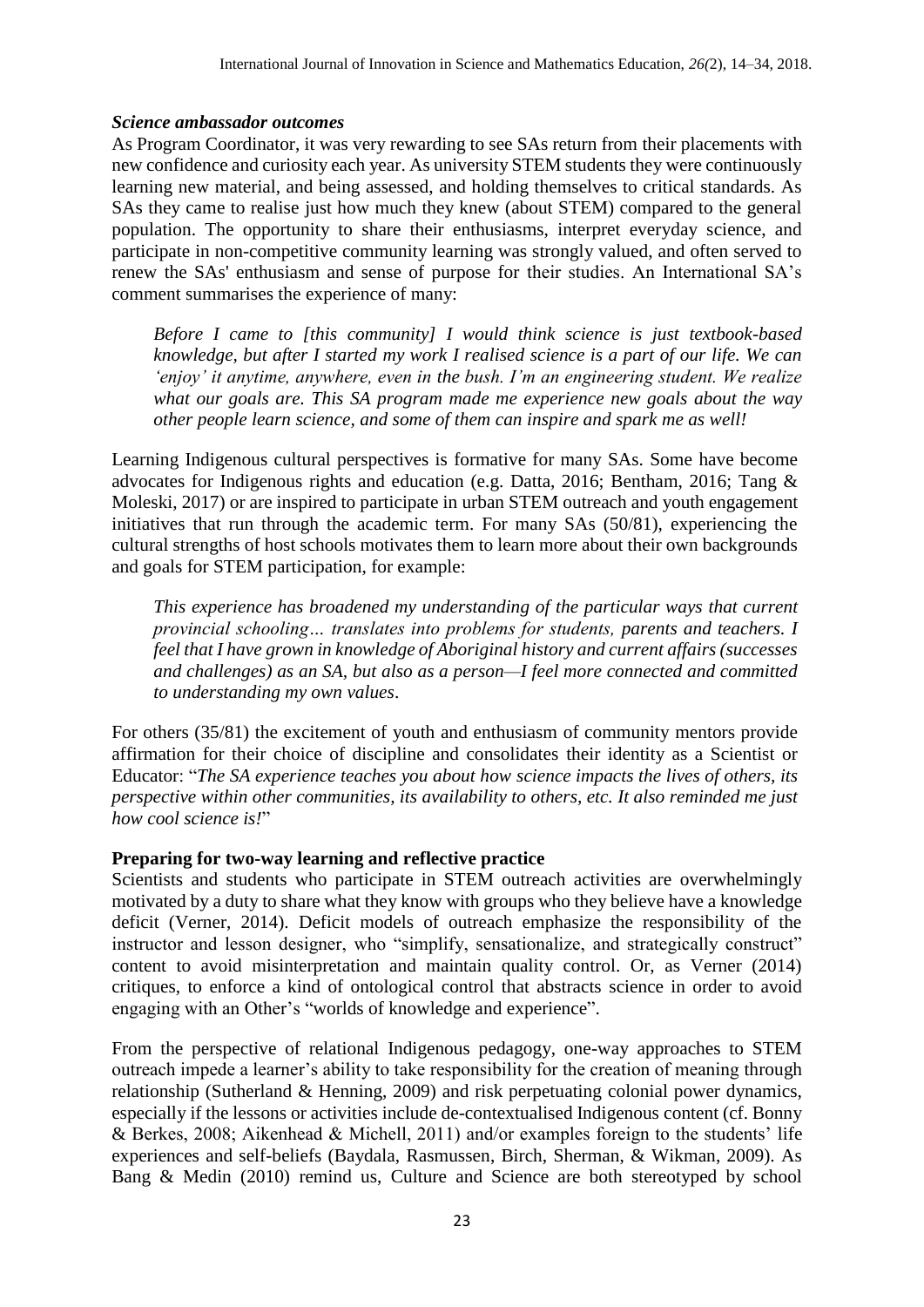curricula, and when they are reflected abstractly the scope of engagement available to students who choose to study either knowledge tradition is compromised.

Aikenhead & Michell (2011) analyse the challenges of bridging Indigenous and Western scientific ways of knowing in central Canadian contexts and highlight the promise of multivocal learning resources that braid cultural traditions to advantage the prior learning and strengths of Indigenous students in STEM classrooms (e.g. Aikenhead, 2002). While culturally segregated science curricula may limit students' sense of connection to the broader activities of multi-cultural science (Sterenberg & Hogue, 2011), multi-vocal resources encourage students to adopt the strengths of each knowledge system while engaging in critical perspective taking within the world(s) of science (Aikenhead & Michell, 2011; Sterenberg & Hogue, 2011). McMillan (2007) similarly describes a Both-ways model of teaching, exemplified in resources that blend Western science with narratives that convey *Inuit Qaujimajatuqangit* (traditional ways of knowing), whose adoption by Nunavut schools has encouraged both student and community educator engagement with STEM.

A challenge to these multi-vocal resources is that Indigenous knowledges are place-based, whereas Western science privileges abstracted knowledge. Saskatchewan has a diverse Indigenous population with distinct language groups, regional geographies, and traditions of knowledge transmission, pedagogy, and community governance. Generalist teachers, who make up much of the teaching complement in Canadian schools, may interpret Western Scientific perspectives as universally true, and Indigenous perspectives as idiosyncratic to both place and the person sharing the knowledge (Anuik & Gillies, 2012; Battiste, 2013). This imbalance can perpetuate colonisation of Indigenous perspectives in static resources, especially when knowledge shared by Elders in one community is carried, out of cultural and linguistic context, to another (cf. Sutherland & Henning, 2009). Indigenous pedagogies emphasize the transmission of knowledge not through media, but through enacted processes rooted in relational engagement (Goulet & Goulet, 2015).

During SAP placements, interweaving of Indigenous and Western scientific perspectives, languages, and pedagogies is made possible by relational learning in a community context. The inclusion of SAs in community allows them to connect distinct ways of learning and describing the world and to model this process for students. Shared experiences also allow SAs, students and community members to identify fundamental congruencies between the Western scientific traditions and Indigenous ways of knowing, which include common values of honesty, perseverance, experimentation, curiosity, and aesthetic appreciation (Aikenhead & Michell, 2011). The inclusion of community educators in SA activities beyond the school helps to "make the unfamiliar familiar" for students (cf. Sutherland & Henning, 2009), and "sends a strong signal that science is not just for other people" (cf. Bang & Medin, 2010).

Interacting with students in community also allows SAs a view on students' unique social and cultural capacities, which may be key to challenging deficit views that might be reinforced if interactions were limited to classroom spaces. Gee (2001) highlights how prospective STEM students benefit from opportunities to try out "projected identities"; wearing lab coats, using microscopes, and other "real" activities encourage students to consider the possibility of "self as scientist". Likewise, engaging in inquiry activities, gaining confidence with disciplinary vocabulary, entering peer-level dialogue with SAs, and positioning themselves alongside SAs as peer-leaders to younger grades allows senior students in host schools to try on the role of University Student (Sawchyn, 2010). Time spent with SAs year after year can act as an "anchoring experience" that can be referred to and discussed by students as they explore potential post-secondary identities (cf. Luehmann and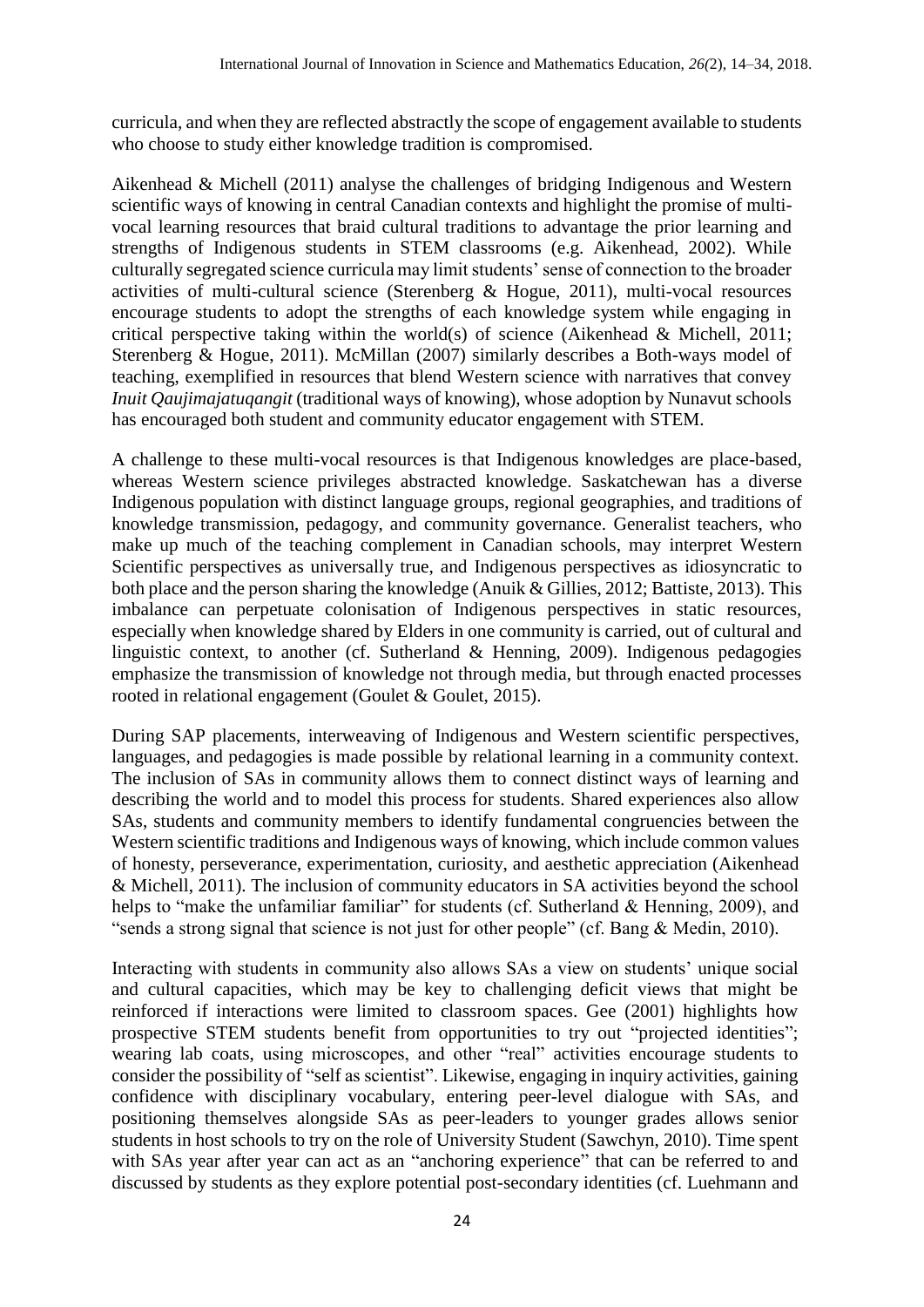#### Markowitz, 2007).

It is a commonly held bias that the effectiveness of STEM outreach initiatives "depends on an explicit definition of goals" with assessment tailored to measure goal achievement (e.g. Verner, 2014). It is equally important that achievement of goals, which may be set by external-stakeholders, not overpower the priorities of participants; the SAP has succeed in large part because of commitment to goals derived through community consultation (Glanfield et al., 2005) that were integral to program design (Vassileva, 2011a) and maintained through continued program development (SAP Annual Reports, 2012-2016). Enacting effective two-way learning requires sustained engagement, and from a program coordination standpoint, requires examining, and preparing SAs from diverse backgrounds to examine, existing attitudes, beliefs, and values that will affect their ability to learn with and from Indigenous students (cf. Lehr, McCallie, Davies, Caron, Gammon, & Duensing, 2007); alongside support with logistics of travel, planning, activity selection, teaching skills, and developing resilient attitudes when things don't go as planned (cf. Laursen et al., 2007).

SAs themselves identified knowledge gaps related to environmental and cultural awareness, school culture, teamwork, teaching strategies, and Indigenous perspectives on science as key influences on the effectiveness of their activities. These soft skills are increasingly promoted for STEM outreach and science faculty training to facilitate public communication. Verner (2014) identifies "active engagement, dialogue, and discussion" as crucial to promoting STEM enthusiasm and career engagement, and suggests that STEM outreach training should focus on building confidence to promote dialogue, rather than "strategically crafting messages or activities." Through iterative development of SAP supports and workshops, I have come to value prompting *praxis*—reflection on the relationship between intent, knowledge, and activity—as key to supporting SAs in the community, and as they consolidate their experiences. Prompted reflection questions in post-engagement surveys and debriefing interviews allow SAs—and their Program Coordinator—dedicated space to admit changes in perspective, renegotiate prior assumptions, and to own their experiences as "important enough" to be personally transformative and to motivate continued program development (cf. Smith & Eaton, 2012; Tang & Moleski, 2017).

# **Conclusion**

In academic contexts, preparation to learn is both an independent and collective responsibility, grounded in reflection on the intersections of experience, data, theory, and wisdom within our communities of practice—a process of active *praxis*. Indigenous learning journeys also begin with preparation to learn. As Dorion (2010) explains, effective students and teachers prepare themselves by developing a quality expressed in the Nehiyaw / Cree word *kiskinwahasimowewin,* the ability to "ask for, receive and accept guidance" from human and other-than-human teachers, a learning spirit that is a gift to each of us. The SAP has grown with continued input from host schools, whose expectations and active contributions shape the role, activities, and experience of SAs in their communities, and the depth of STEM learning and mentorship experienced by their students. Honouring the program goal voiced by community educators to create long-lasting relationships and dialogue (Vassileva, 2011a) has been key to the program's continuity and transformative impact.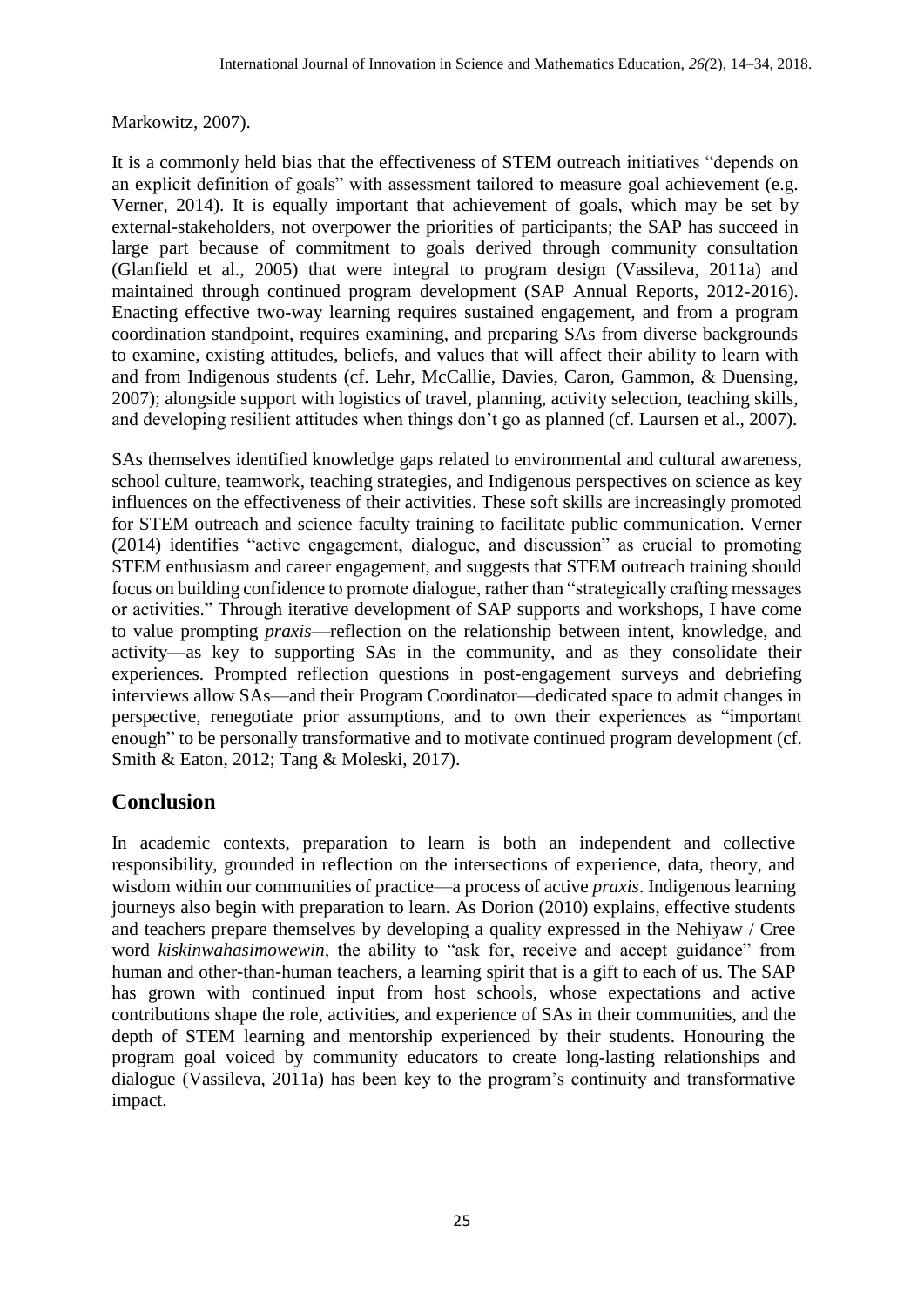#### **Acknowledgements**

The Science Ambassador Program developed with the advocacy of university and community champions, especially: Julita Vassileva (Cameco NSERC Chair for Women in Science & Engineering 2007-2011), Lee Wilson, Janet McVittie, Chary Rangacharyulu, Dave Cowan, Peta Bonham-Smith, Senator Lillian Dyck, Shakiba Jalal, Kristina Rabyj, Sheryl Mills, Kristina Bidwell, Gordon DesBrisay, Lana Elias, Lorna Butler, Lois Berry and Glen Aikenhead at the University of Saskatchewan; Kathi McConnell-Hore and Adrianna Sawchyn in The Pas/Opaskwayak Cree Nation; and Freddie Throassie, Steven Thatcher, Chris Todd, Jordan & Annalise Kolbeck, Lily McKay-Carriere, Rosalena Smith, Arlene Hansen, Vince Ahenakew, Barb Morin, Marie Ttouze, and Marilyn Mecredi across Northern schools. 2012-2017, the SAP has been supported by the NSERC PromoScience program, with key support from industry and governmental sponsors (SAP Annual Reports, 2012-2016). Thank you to the Science Ambassadors and K-12 students who have worked so hard, and brought so much to the program! Use of secondary survey data was approved by the University of Saskatchewan Behavioural Research Ethics Board (BEH # 17-61). This manuscript was improved with the guidance of two anonymous reviewers.

#### **References**

- Aikenhead, G. (2002). Cross-cultural science teachings: Rekindling traditions for aboriginal students. *Canadian Journal of Science, Mathematics, and Technology Education, 2*(3), 287–304.
- Aikenhead, G., & Elliot, D. (2010). An emerging decolonizing science education in Canada. *Canadian Journal of Science, Mathematics and Technology Education, 10*(4), 321–338.
- Aikenhead, G., & Michell, H. (2011). *Bridging cultures: Indigenous and scientific ways of knowing nature*. Toronto: Pearson Education.
- Aikenhead, G. (2012). *Science, technology, engineering and mathematics education and related employment for Indigenous students and citizens of Saskatchewan*: *A Report for the Australian Council of Learned Academics*. Retrieved fro[m www.acola.org.au](http://www.acola.org.au/)
- Aniuk, J., & Gillies, C. (2012). Indigenous knowledge in post-secondary educators' practices: Nourishing the learning spirit. *The Canadian Journal of Higher Education, 42*(1): 63–79.
- Bang, M., & Medin, D. (2010). Cultural processes in science education; supporting the navigation of multiple epistemologies. *Science Education 94*(6), 1088–1026.
- Battiste, M. (2013). *Decolonizing Education: Nourishing the Learning Spirit.* Saskatoon, SK: Purich Publishing.
- Baydala, L., Rasmussen, C., Birch, J., Sherman, J., Wikman, E. (2009). Self-beliefs and behavioural development as related to academic achievement in Canadian Aboriginal children. *Canadian Journal of School Psychology, 24*(1), 19–33.
- Bentham, D. (2016). The climate is changing. So should Premier Wall. *CCPA Monitor, 23*(4), 30.
- Bruce, B., Bruce, S., Conrad, R., & Huang, J-J. (1997). University science students as curriculum planners, teachers, and role models in elementary school classrooms. *Journal of Research of Science Teaching, 34*, 69–88.
- Bonny, E., & Berkes, F. (2008). Communicating traditional environmental knowledge: addressing the diversity of knowledge, audiences and media types. *Polar Record 44*(230), 243–253.
- Creswell, (2007). *Qualitative Inquiry and research design: Choosing among five approaches* (2<sup>nd</sup> ed.). Thousand Oakes, CA: Sage Publications.
- Cordeiro, L., Baldini Soares, C., & Rittenmeyer, L. (2016). Unscrambling method and methodology in action research traditions: Theoretical conceptualization of praxis and emancipation. *Qualitative Research, 17*(4), 1–13.
- Datta, R. (2016). Rethinking environmental science education from Indigenous knowledge perspectives: An experience with a Dene First Nation community*. Environmental Education Research, 24*(1), 50–66. DOI: 10.1080/13504622.2016.1219980
- Deer, F., De Jaeger, A., & Wilkinson, L. (2015). *Canadian post-secondary education and Aboriginal peoples of Canada: Preparation, access, and relevance of post-secondary experiences.* Retrieved from: <http://umanitoba.ca/catl/indigenous/report.html>
- DeCoito, I., & Gitari, W. (2014). Contextualized science outreach programs: A case for indigenizing science education curriculum in aboriginal schools. *First Nations Perspectives, 6*(1), 26–51.
- Dorion, L.M. (2010). *Opikinawasonwin*: *The life long process of growing Cree and Métis children.* Athabasca University, Alberta: Masters Thesis, Integrated Studies.
- Gee, J. P. (2001). Identity as an analytic lens for research in education. *Review of Research in Education*, 25,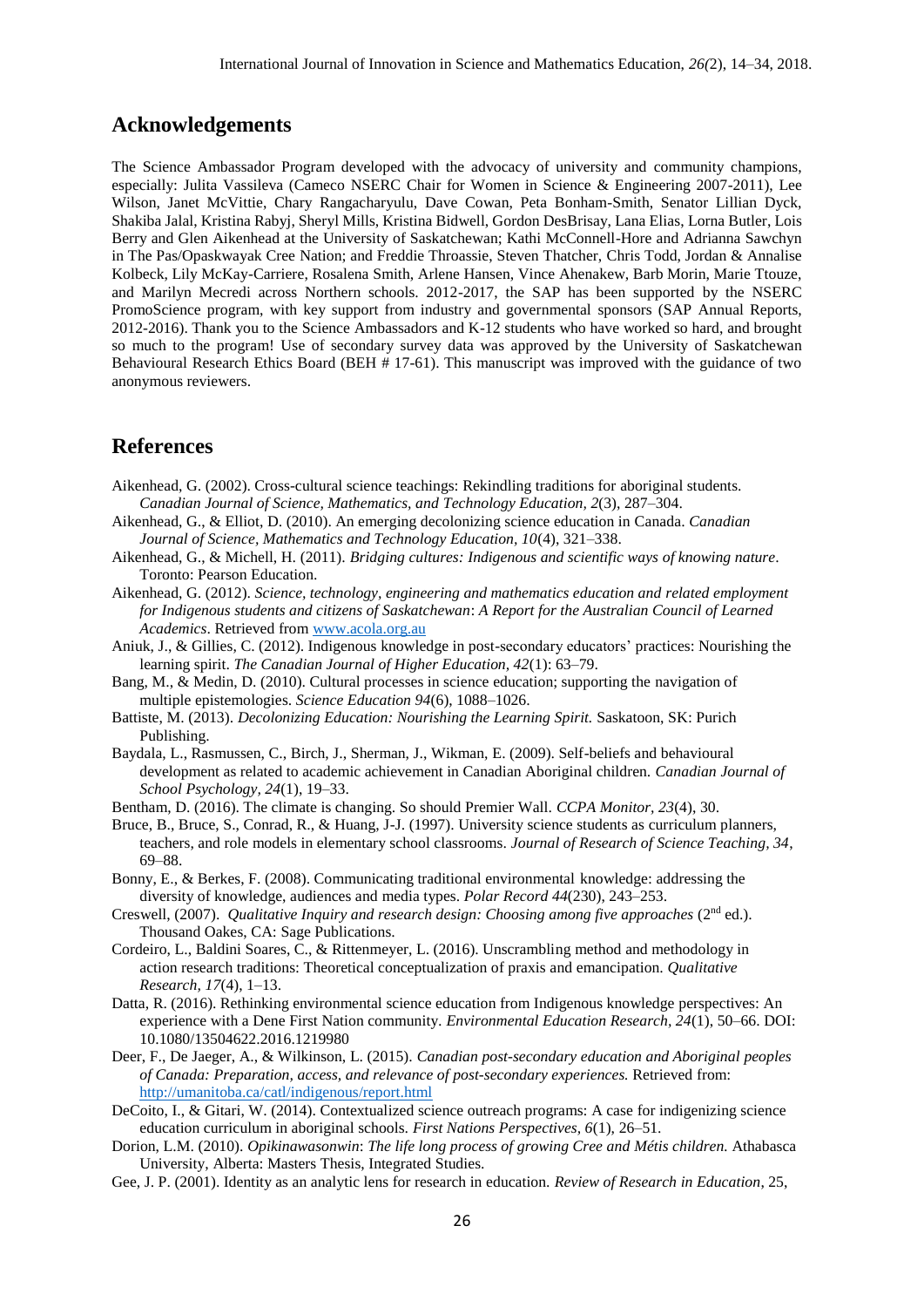99–125.

- Glanfield, F., Wilson, L., Rangacharyulu, C., Cowan, D., & Mcvittie, J. (2005). *Collaborative program design with students, community leaders and elders, school system and postsecondary institutional leaders, and high school and postsecondary teachers*. CRYSTAL Systems C, Retrieved from [www.umanitoba.ca/outreach/crystal/systems.html](http://www.umanitoba.ca/outreach/crystal/systems.html)
- Goebel, C., Umoja, A., & DeHaan, R. (2009). Providing undergraduate science partners for elementary teachers: Benefits and challenges. *Life Sciences Education, 8*, 239–251.
- Goulet, L.M., & Goulet, K.N. (2015). *Teaching each other: Nehinuw concepts and Indigenous pedagogies*. Vancouver, BC: University of British Columbia Press.
- Laursen, S., Liston, C., Thiry, H., & Graf, J. (2007). What good is a scientist in the classroom? Participant Outcomes and program design features for a short-duration science outreach intervention in K-12 classrooms. *Life Sciences Education, 6*, 49–64.
- Lehr,J.L., McCallie, E., Davies, S.R., Caron, B.R., Gammon, B. & Duensing, S. (2007). The value of "dialogue events" as sites of learning: An exploration of research and evaluation frameworks. *International Journal of Science Education, 29*(12):1467-1487. DOI: 10.1080/09500690701494092
- Luchmann, A., & Markowitz, D. (2007). Science teachers perceived benefits of an out-of-school enrichment program: identity needs and university affordances. *International Journal of Science Education, 29*(9), 1133–1161.
- McMillan, B. (2007). *Inuit Qaujimajatuqangit*, stories, and science teaching in Nunavut. Proceedings of the *Ninth International History, Philosophy and Science Teaching Conference*, June 24 - 28, 2007, University of Calgary, Calgary, Canada.
- McVittie, J., & Dunkley, L. (2008). *Creating science and math programs based on community suggestions*. Annual CRYSTAL Manitoba Meeting, February 8-9, 2008. Retrieved from <http://umanitoba.ca/outreach/crystal/presentations.html>
- Rangacharyulu, R., (2008). *Science ambassadors*. Annual CRYSTAL Manitoba Meeting, February 8-9, 2008. Retrieved from:<http://umanitoba.ca/outreach/crystal/presentations.html>
- Sawchyn, A. (2010). The science ambassador program: From an Aboriginal educator's point of view. Presentation at *Science Ambassador Symposium*, 2010, June, Saskatoon, SK.
- Science Ambassador Program Annual Report (2012; 2013; 2014; 2015; 2016). Retrieved from <http://www.artsandscience.usask.ca/scienceoutreach/ambassador/>
- Smith, T., & Eaton, M. (2012). Role of reflection and praxis in community-based learning & social justice work. *Consortium for Innovative Environments in Learning*. Retrieved from <http://www.cielearn.org/resources>
- Sterenberg, G., & Hogue, M. (2011). Reconsidering approaches to aboriginal science and mathematics education. *Alberta Journal of Educational Research*, *57*(1), 1–15.
- Sutherland, D., & Henning, D. (2009). *Ininiwi-Kiskanitamowin*: A framework for long-term science education. *Canadian Journal of Science, Mathematics and Technology Education, 9*(3): 173–190.
- Tang, H., & Moleski, M. (201)7. Bridging the educational gap through *kiskiaumatowin*. Poster presentation at the *University of Saskatchewan Undergraduate Student Union, Project Symposium*, January 27, 3017, Saskatoon, SK.
- Truth and Reconciliation Commission of Canada. (2015). *Canada's Residential Schools: Reconciliation: The Final Report of the Truth and Reconciliation Commission of Canada, Volume 6*. McGill-Queen's University Press. Retrieved from http://www.jstor.org/stable/j.ctt19qghck
- Urban Aboriginal Peoples Study (UAPS) Saskatoon Report (2011). Toronto, Ontario: Environics Institute. Retrieved from https://www.uaps.ca
- Vassileva, J. (2011a). *Science Ambassador Program Annual Report 2011*.
- Vassileva, J. (2011b). *NSERC PrairieWISE reports*, Retrieved from [http://wise.usask.ca](http://wise.usask.ca/)
- Verner, J. (2014). Scientific outreach: Toward effective public engagement with biological science. *BioScience, 64*(4), 333–340.
- Voice, Vision and Leadership: A Place for All (2013). *Final report of the joint task force on improving education and employment outcomes for First Nations and Métis People.* Retrieved from [www.jointtaskforce.ca](http://www.jointtaskforce.ca/)
- Wilson, L., & McVittie, J. (2007). Tertiary institution support programs for aboriginal students: the Saskatchewan scene. *National Crystal Conference*, September 27-29, University of Alberta, Edmonton, AB. Retrieved from <http://umanitoba.ca/outreach/crystal/presentations.html>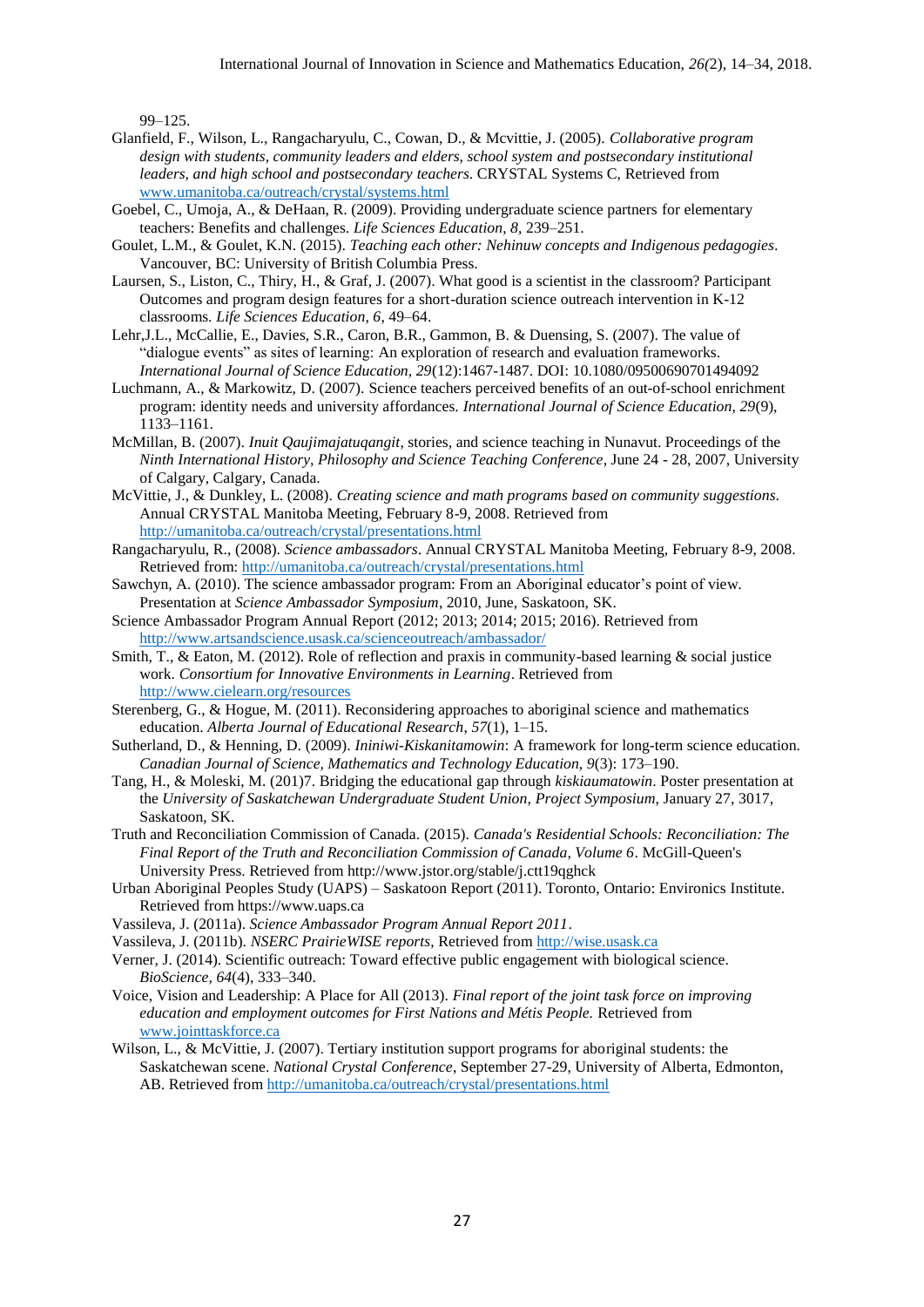| Year(s)        | Location                                             | Pop* | Language                     | School Admin               | Grades<br>engaged | Travel   | Distance rel. to<br>Saskatoon (kms) | Placement Type | <b>Special Activities</b>                      |
|----------------|------------------------------------------------------|------|------------------------------|----------------------------|-------------------|----------|-------------------------------------|----------------|------------------------------------------------|
| 2007           | Muskoday First<br>Nation, SK                         | 650  | English / Cree/<br>Saulteaux | Federal, Band-<br>directed | $4 - 8$           | drive-in | 155                                 | weekly         |                                                |
| 2007-08,<br>16 | Beardy's & Okemasis<br>First Nation, SK              | 1150 | English / Cree               | Federal, Band-<br>directed | $4 - 8$           | drive-in | 86                                  | weekly         |                                                |
| 2008-17        | The Pas, MB                                          | 5500 | English / French<br>/ Michif | Provincial                 | 4-8 & 10          | drive-in | 570                                 | continuous     | Pike Lake Culture Days                         |
| 2008-17        | Opaskwayak Cree<br>Nation, MB                        | 3200 | Cree / English               | Federal, Band-<br>directed | $4 - 8$           | drive-in | 570                                 | continuous     | Pike Lake Culture Days                         |
| 2009-10        | <b>Muscowpetung First</b><br>Nation, SK              | 300  | English /<br>Saulteaux       | Federal, Band-<br>directed | $K-6$             | drive-in | 327                                 | week at a time |                                                |
| 2009-17        | Hatchet Lake Band/<br>Wollaston Lake, SK             | 1750 | Dene / English               | Federal, Band-<br>directed | K-12 & ABE        | fly-in   | 722                                 | continuous     | Mother's Day Festival;<br><b>Fishing Derby</b> |
| 2010-17        | <b>Black Lake</b><br>Denesuline Nation,<br><b>SK</b> | 1070 | Dene / English               | Federal, Band-<br>directed | K-12 & ABE        | fly-in   | 801                                 | continuous     | <b>Culture Camp</b>                            |
| 2010-17        | Fond du Lac Dene<br>Nation, SK                       | 801  | Dene / English               | Federal, Band-<br>directed | $K-12$            | fly-in   | 820                                 | continuous     | <b>Culture Camp</b>                            |
| 2010           | Blood Tribe Reserve,<br>AB                           | 4200 | Blackfoot /<br>English       | Federal, Band-<br>directed | $K-12$            | drive-in | 690                                 | continuous     |                                                |
| 2011           | <b>Mistawasis First</b><br>Nation, SK                | 1036 | English / Cree               | Federal, Band-<br>directed | $K-12$            | drive-in | 106                                 | weekly         |                                                |
| 2011-15        | Flin Flon, SK/MB                                     | 5000 | English / French             | Provincial                 | $4 - 9$           | drive-in | 530                                 | continuous     |                                                |
| 2012-17        | Stony Rapids, SK                                     | 250  | English / Dene               | Provincial                 | $K-9$             | fly-in   | 818                                 | continuous     | Culture Camp                                   |
| 2013-17        | Green Lake, SK                                       | 500  | English / Michif             | Provincial                 | $K-9$             | drive-in | 350                                 | continuous     | Green Lake Culture Days;<br>Canoe Trip         |
| 2013-17        | Beauval, SK                                          | 806  | English / Michif             | Provincial                 | $K-12$            | drive-in | 408                                 | continuous     | Culture Days; Fishing Derby                    |
| 2013-17        | Pinehouse Lake, SK                                   | 1076 | English / Cree               | Provincial                 | $K-12$            | drive-in | 515                                 | continuous     | Elders' Gathering; Sports<br>Meet              |
| 2015-17        | Satikawak - Île à la                                 | 1340 | English/Michif               | Independent                | K-12 & ABE        | drive-in | 477                                 | continuous     | Culture Camp; Michif                           |

# **Table 1: Science Ambassador Host Communities, 2007-2017.**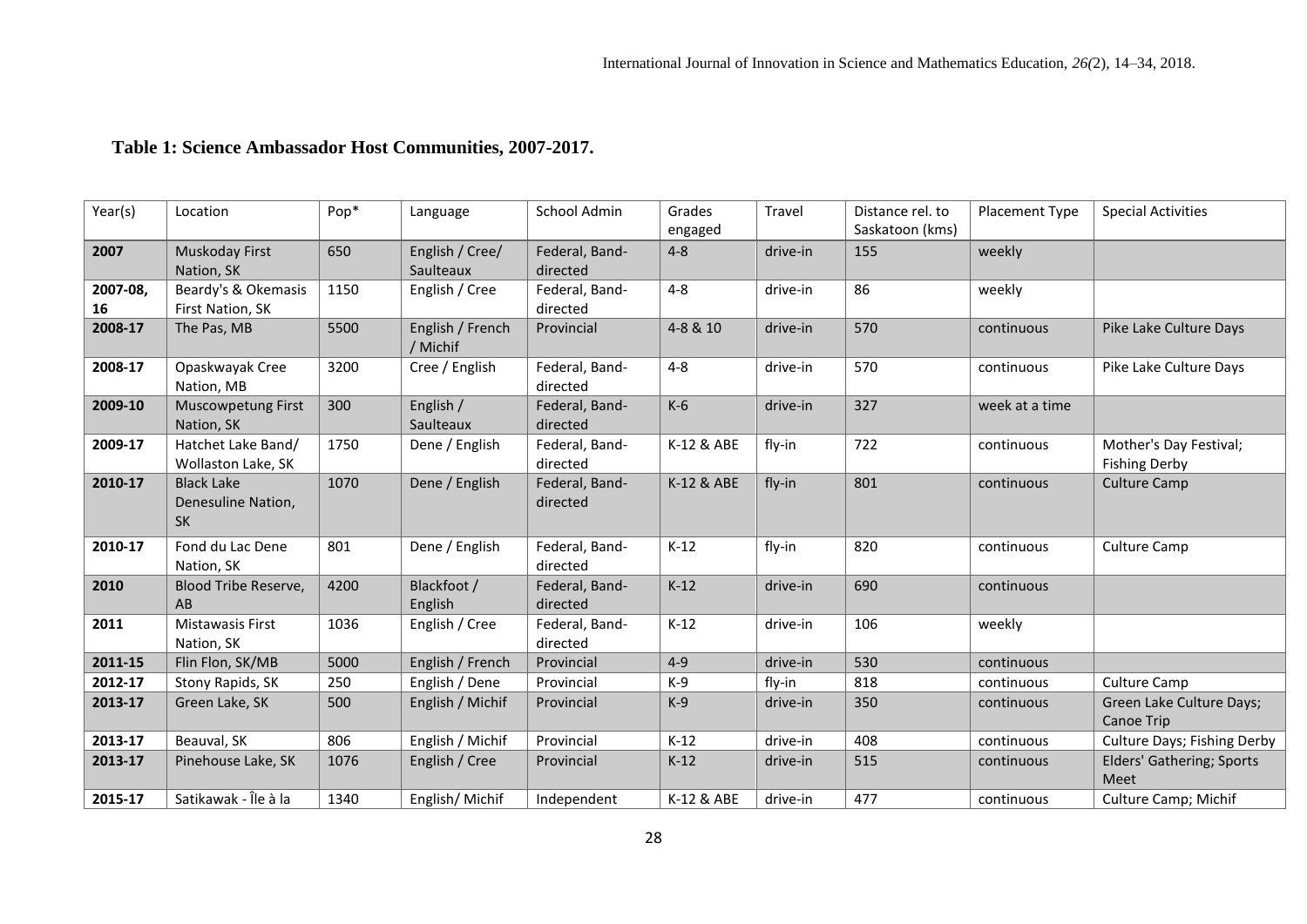|         | Crosse, SK          |      |                  |            |        |          |     |            | Language Festival            |
|---------|---------------------|------|------------------|------------|--------|----------|-----|------------|------------------------------|
| 2015-17 | Cumberland House,   | 1400 | English / Cree / | Provincial | $K-12$ | drive-in | 448 | continuous | Canoe Trip                   |
|         | <b>SK</b>           |      | <b>Michif</b>    |            |        |          |     |            |                              |
| 2016-17 | Buffalo Narrows, SK | 1081 | English / Michif | Provincial | $K-12$ | drive-in | 504 | continuous | School Science Fair; trip to |
|         |                     |      |                  |            |        |          |     |            | sand dunes                   |

**Notes: \*2011 Canadian census data; +K=kindergarten, ABE=adult basic education programming.**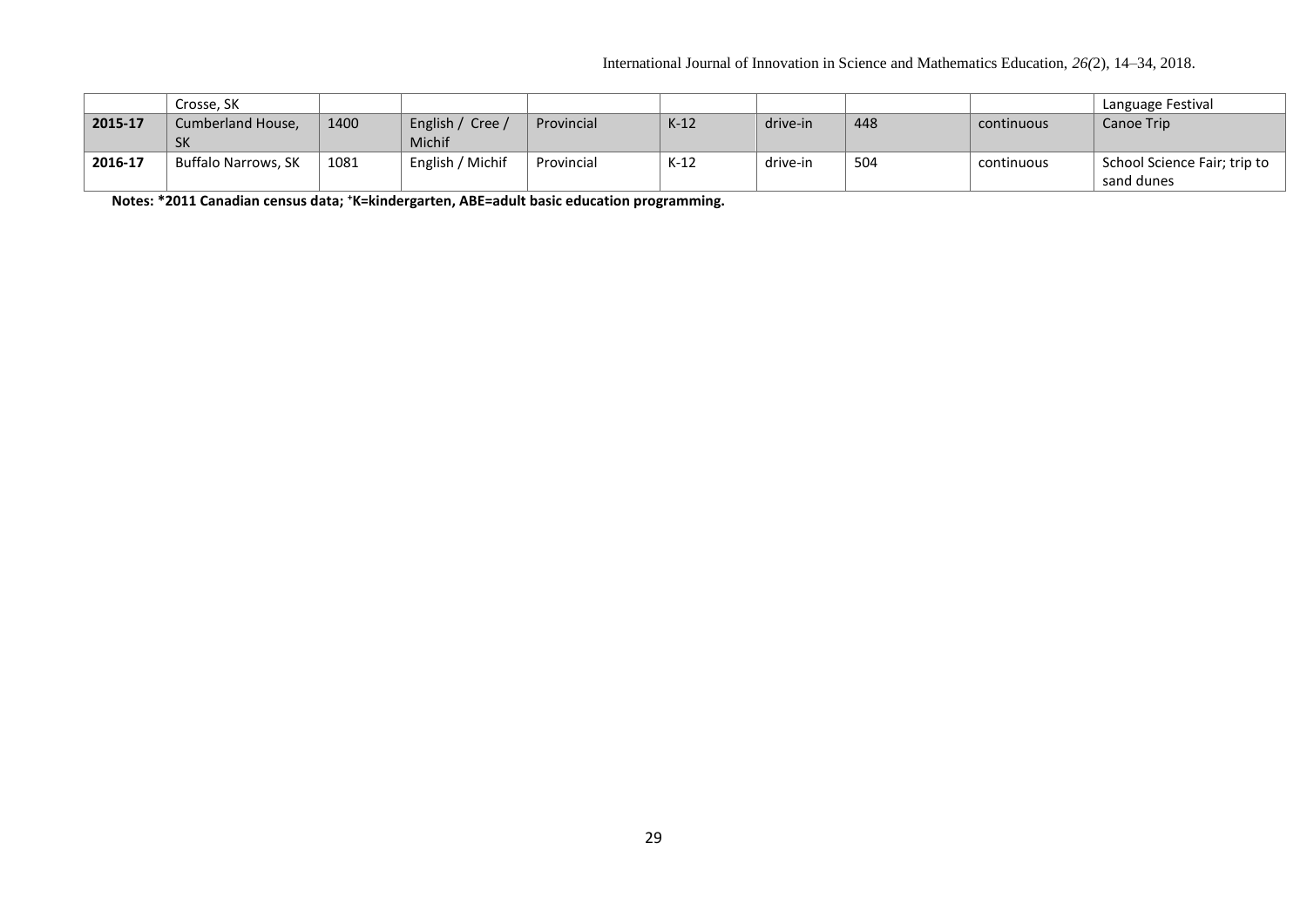|                           |            |                | % Division of Science Ambassador's time between STEM outreach activities |                         |                          |                    |                           |                                      |                      |                                            |                                    |                                   |                                      |
|---------------------------|------------|----------------|--------------------------------------------------------------------------|-------------------------|--------------------------|--------------------|---------------------------|--------------------------------------|----------------------|--------------------------------------------|------------------------------------|-----------------------------------|--------------------------------------|
| location                  | # students | # teachers     | planning<br>with teachers                                                | independent<br>planning | extracurr.<br>activities | classroom<br>demos | indoor STEM<br>activities | outdoor<br><b>STEM</b><br>activities | tutoring<br>students | helping<br>deliver<br>teachers'<br>lessons | project /<br>event<br>facilitation | career /<br>student life<br>talks | community/<br>cultural<br>engagement |
| Sakitawak                 | 200        | 13             | $\overline{2}$                                                           | 25                      | $\overline{2}$           | 15                 | 20                        | 20                                   |                      | 5                                          | $\overline{2}$                     | $\overline{2}$                    | $\overline{7}$                       |
| Pinehouse<br>Lake         | 459        | 22             | 5 <sub>1</sub>                                                           | 5                       | 5                        | $\overline{2}$     | 18                        | 10                                   | 5                    |                                            | 20                                 | 10                                | 20                                   |
| Beauval                   | 220        | 15             | 10                                                                       | 10                      | $\overline{2}$           | 5                  | 30                        | 10                                   | 5                    | 10                                         | 5                                  | 10                                | 10                                   |
| Buffalo<br>Narrows        | 180        | 13             | 5 <sub>1</sub>                                                           | 20                      | $\overline{2}$           | 29                 | 20                        | 15                                   |                      | 10                                         | 20                                 | 3                                 | 3                                    |
| Green Lake                | 90         | $\bf 8$        | $\mathbf{1}$                                                             | 30                      | 20                       | $\overline{4}$     | 30                        | 5                                    |                      | 4                                          |                                    |                                   | 6                                    |
| <b>Stony Rapids</b>       | 65         | 5 <sub>1</sub> | $\overline{2}$                                                           | $\overline{2}$          | 6                        | 20                 | 50                        | 5                                    | $\overline{2}$       | $\overline{2}$                             | $\overline{2}$                     | $\overline{2}$                    | $\overline{7}$                       |
| Cumberland<br>House       | 60         | 12             | 10                                                                       | 10                      | 10                       | 10                 | 10                        |                                      |                      |                                            | 40                                 |                                   | 10                                   |
| Wollaston<br>Lake         | 225        | 22             |                                                                          | 40                      | 5 <sup>1</sup>           | 10                 | 15                        | 10                                   | $5\phantom{.0}$      |                                            |                                    | 5                                 | 15                                   |
| Black Lake                | 400        | 25             | 10                                                                       |                         |                          | 30                 | 20                        |                                      | 20                   |                                            |                                    |                                   | 20                                   |
| Beardy's &<br>Okemasis    | 131        | 9              | 10                                                                       | 10                      |                          | 60                 |                           | 15                                   |                      |                                            |                                    |                                   | 5                                    |
| Opasqwayak<br>Cree Nation | 300        | 16             | 10                                                                       | 10                      |                          | 40                 | 30                        |                                      |                      |                                            |                                    |                                   | 10                                   |
| The Pas                   | 100        | 12             | $\mathbf{1}$                                                             | 10                      |                          | 40                 | 40                        | $\overline{2}$                       |                      |                                            |                                    | $\overline{2}$                    | 5                                    |
|                           |            |                |                                                                          |                         |                          |                    |                           |                                      |                      |                                            |                                    |                                   |                                      |

# **Table 2. Average of Science Ambassador Pairs' Estimated Percent Division of Time between Key Activities During Community Placements, April-June, 2016.**

**\* = Science Ambassadors' report(s) exceeded 100%.**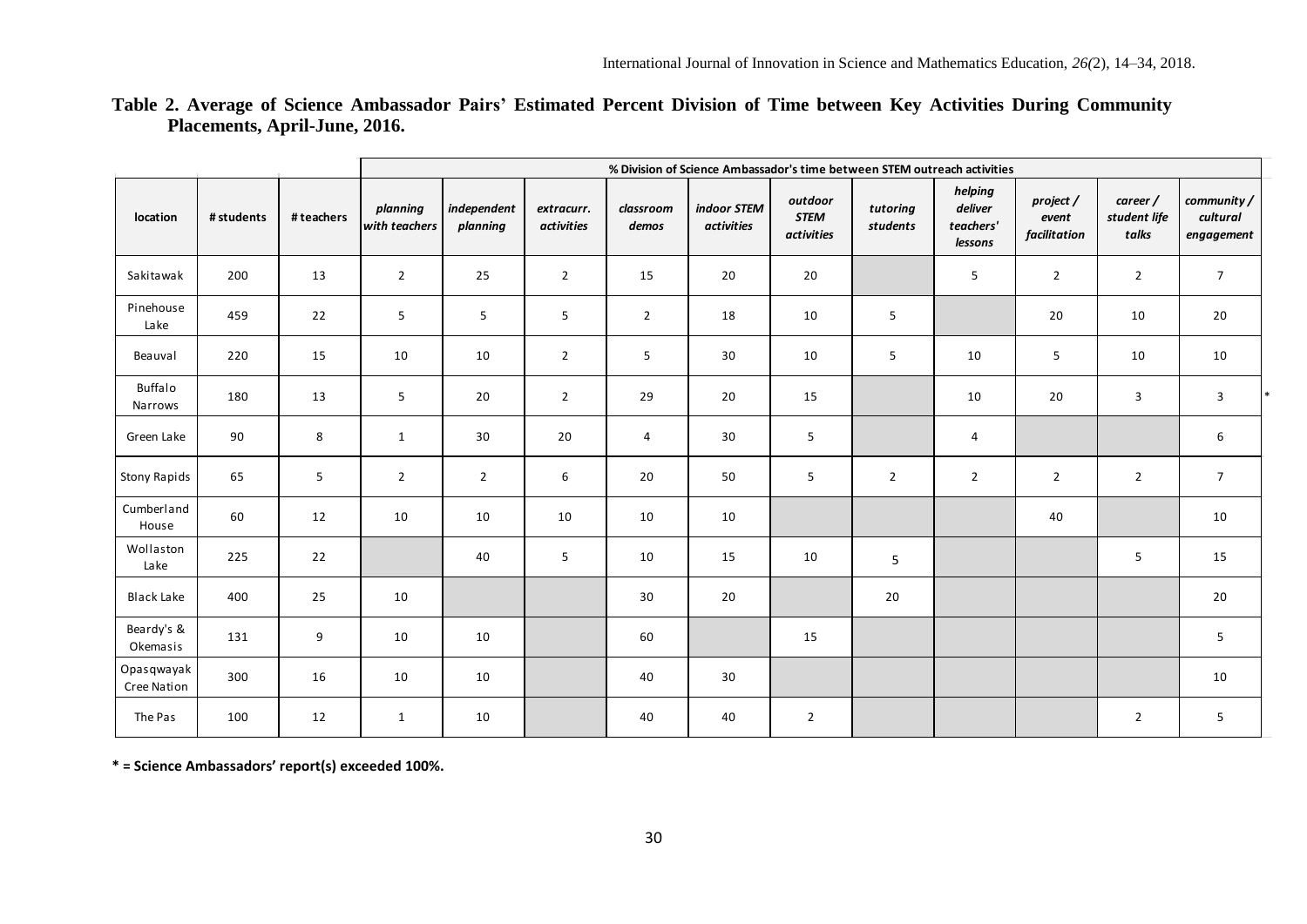**Table 3: Top: Science Ambassador Suggestions for Useful Contributions to Future Year's Opportunities for Professional Development. Middle: Program Elements Designs to Support SAs in Achieving Developmental Skills and Awarenesses Identified as Important to Effective Two-Way STEM Engagement by Former SAs and Participating Host Schools and Communities (with Professional Development Workshops in Bold). \*Indigenous Achievement Week is hosted each February-March and includes a variety of events held at U of S over a five day period. SAs are encouraged to attend open sessions that celebrate cultural perspectives, as well as sessions tailored toward STEM engagement. Bottom: SA learning goals and anticipated outcomes of resources, interventions and professional development opportunities.** 

| Q: "Is there a topic or subject that you think would be a useful focus of future professional development sessions for new Science Ambassadors?" |                                                                                        |                                                                                               |                                                                                       |                                                                             |                                                              |  |  |  |  |
|--------------------------------------------------------------------------------------------------------------------------------------------------|----------------------------------------------------------------------------------------|-----------------------------------------------------------------------------------------------|---------------------------------------------------------------------------------------|-----------------------------------------------------------------------------|--------------------------------------------------------------|--|--|--|--|
| Team Skills (0.1)                                                                                                                                | <b>Environmental</b><br>Confidence (0.17)                                              | <b>Cultural Confidence</b><br>(0.19)                                                          | <b>School Culture (0.19)</b>                                                          | <b>Teaching Strategies</b><br>(0.17)                                        | <b>Disciplinary</b><br>Knowledge (0.19)                      |  |  |  |  |
| how to identify & work<br>with SA partners'<br>strengths                                                                                         | safety during outdoor<br>activities (around<br>boats, on lake ice, near<br>fire, etc.) | Aboriginal history 101                                                                        | balancing teacher<br>requests / scheduling<br>time between<br>classrooms              | timing of lessons &<br>activities                                           | how science & culture<br>intersect                           |  |  |  |  |
| how to make sure each<br>SA contributes to<br>planning & delivery                                                                                | how to ship materials,<br>receive & send mail,<br>cash cheques, etc.                   | what is an Elder,<br>knowledge keeper,<br>trapper, chief &<br>councilor, etc.                 | classroom<br>management / setting<br>expectations for<br>behaviour &<br>participation | adapting activities to<br>different grade levels                            | the scientific method<br>vs. the engineering<br>design cycle |  |  |  |  |
| more dialogue between<br>SAs across<br>communities                                                                                               | dog & wild animal<br>safety (mice, bears,<br>deer, etc.)                               | cultural protocols: e.g.<br>how to ask an Elder to<br>join activities, how to<br>ask for help | where STEM fits in<br>school priorities                                               | accommodating<br>students with<br>disabilities                              | how to teach scientific<br>vocabulary                        |  |  |  |  |
|                                                                                                                                                  | where to get groceries<br>& how much they might<br>cost                                | how to 'go with the flow'<br>what is normative<br>behaviour in the<br>community               | us vs them mentality<br>between teachers &<br>students, or teachers &<br>community    | what STEM materials<br>are in the school<br>already vs. what to<br>bring up | more about Indigenous<br>science                             |  |  |  |  |
|                                                                                                                                                  | boundaries with<br>students outside of the<br>school                                   | socioeconomic context<br>of host community                                                    | working around student<br>attendance issues &<br>engaging difficult<br>students       | Indigenous pedagogies                                                       | some areas of science<br>most relevant to the<br>community   |  |  |  |  |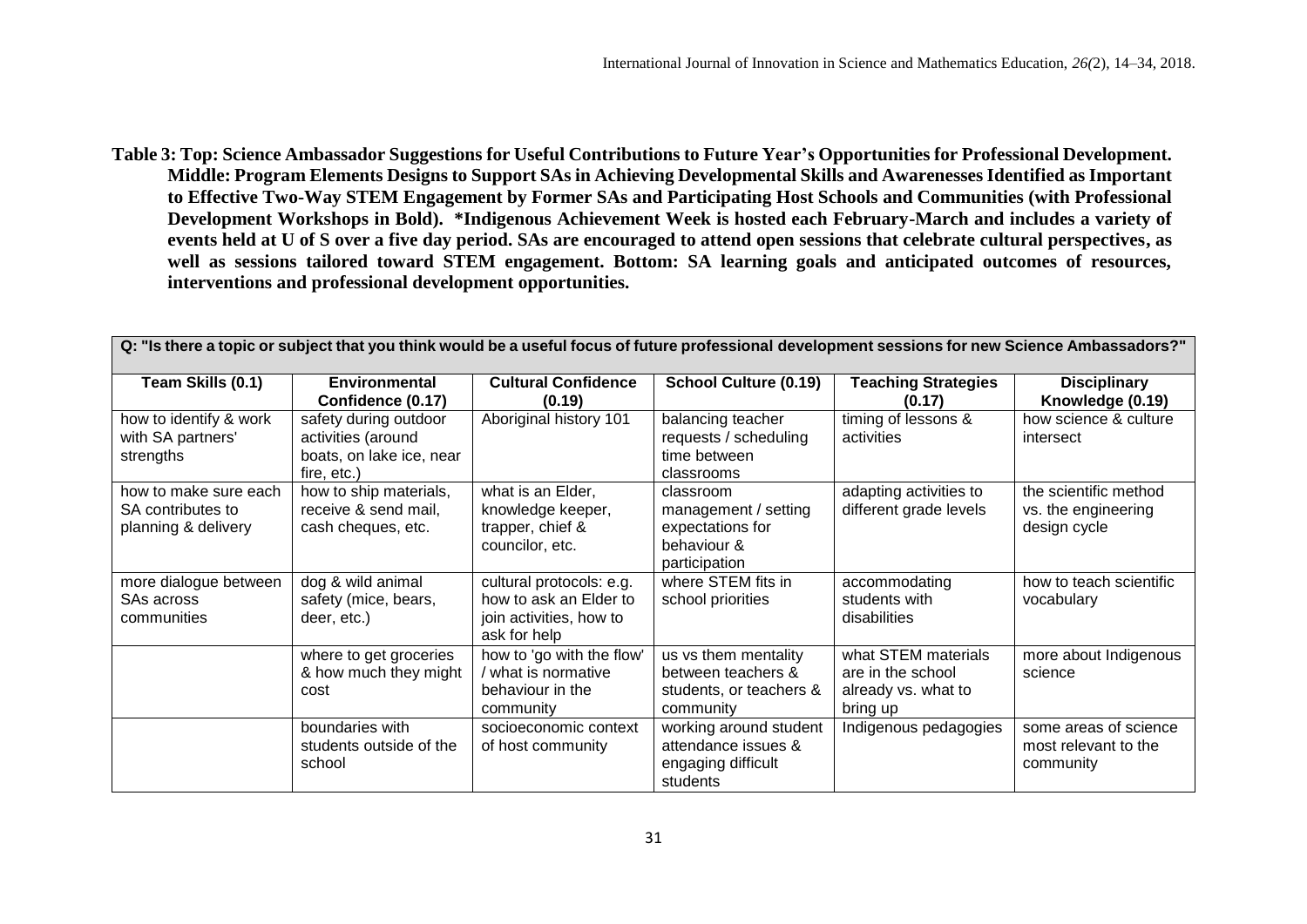|                                                                                                                                   | what to do on the<br>weekend or in the<br>evening<br>Resources, Interventions & Professional Development Opportunities |                                                                                                  | what did the SAs do<br>last year?                                                                                       | how to know if the<br>students are learning<br>vs. "just" having fun?                                                                                 | more about the courses<br>& the expectations in<br>the high school<br>curriculum                  |  |  |  |  |
|-----------------------------------------------------------------------------------------------------------------------------------|------------------------------------------------------------------------------------------------------------------------|--------------------------------------------------------------------------------------------------|-------------------------------------------------------------------------------------------------------------------------|-------------------------------------------------------------------------------------------------------------------------------------------------------|---------------------------------------------------------------------------------------------------|--|--|--|--|
| <b>Workshop: A</b><br><b>Learner's Needs /</b><br><b>Maslow's hierarchy &amp;</b><br><b>Glasser's Choice</b><br>theory (S. Mills) | Program Coordinator<br>proactively question<br>during weekly check-<br>ins                                             | promote Indigenous<br><b>Achievement Week</b><br>events (on campus)*                             | Workshop:<br><b>Contemporary issues</b><br>- e.g. Band<br><b>Educational</b><br>Newsletters, school<br>websites         | <b>Workshop: Multi-</b><br>vocal STEM<br><b>Activities, SK</b><br><b>Cradleboard Initiative</b><br>(S. Bonny)                                         | <b>Workshop: Bridging</b><br><b>Cultures in Science</b><br>Classrooms (G.<br>Aikenhead)           |  |  |  |  |
| <b>Workshop: Effective</b><br><b>Team Design</b><br>Challenges (S.<br>Bonny)                                                      | "Hosting SAs" guide<br>prepared for schools                                                                            | <b>Workshop: Legacies</b><br>of Aboriginal<br><b>Education in</b><br>Saskatchewan (S.<br>McAdam) | <b>Activities WIKI</b><br>developed 2012-2016<br>with 'hit activities'<br>indexed to curricular<br>topics & grade level | Workshop:<br><b>Integrating Maths into</b><br><b>Hands-on Activities</b><br>(S. Stavrou)                                                              | review of STEM<br><b>Education course</b><br>progression &<br>standards in SK                     |  |  |  |  |
| closed Facebook<br>discussion forum                                                                                               | monitor SA<br>communication with<br>schools in advance of<br>placements                                                | meet for coffee or<br>connect online with<br>past year's SAs from<br>host community              | <b>Workshop: Northern</b><br><b>Community</b><br>Engagement,<br>strategies &<br>perspectives (G.<br>Sibley)             | <b>Instructional</b><br>Workshops: e.g.<br><b>Hands-on Science</b><br>show 'n tell (L. Elias);<br><b>Teaching Earth</b><br><b>Science (K. Grapes-</b> | team review of K-8<br><b>Provincial Science</b><br>Curriculum - online &<br>condensed cheat sheet |  |  |  |  |
| trouble-shooting<br>scenarios (co-habiting,<br>co-teaching & time<br>management) in<br>Program Manual                             | roundtable discussion<br>with past years' SAs                                                                          | post-placement<br>surveys, individual &<br>group debriefs &<br>symposium<br>presentations        | pre-placement teacher<br>request survey<br>distributed by<br>administrators                                             | Yeo); Agriculture in<br>the Classroom Seeds<br>'n Sprouts (S.<br>Jorgensen); Learning<br>4 Fun Indicator<br><b>Rubrics (S. Bonny)</b>                 | Workshop:<br>Indigenous<br><b>Perspectives on</b><br>Science (J. Baker)                           |  |  |  |  |
| <b>Goals / Anticipated Outcomes</b>                                                                                               |                                                                                                                        |                                                                                                  |                                                                                                                         |                                                                                                                                                       |                                                                                                   |  |  |  |  |
| increased empathy<br>during new<br>experiences                                                                                    | tips to school to help<br>them provide practical<br>support to SAs in their<br>community                               | foundational historical<br>& cultural contexts of<br>Indigenous education                        | share contemporary<br>realities & community<br>priorities for youth                                                     | brainstorm creative<br>approaches to delivery<br>of STEM curricula                                                                                    | reflect on cultures of<br>science                                                                 |  |  |  |  |
| experience working as<br>a team, negotiating<br>roles                                                                             | reduce fear of animal &<br>fire encounters with<br>practical advice                                                    | learn from Indigenous<br>scholars, students &<br>cultural leaders in<br>advance of SA training   | advice for working 'with'<br>vs. 'in' the community                                                                     | integrate math literacy<br>with hands-on and<br>computer activities                                                                                   | identify cultural<br>influences in one's own<br>"STEM Thinking"                                   |  |  |  |  |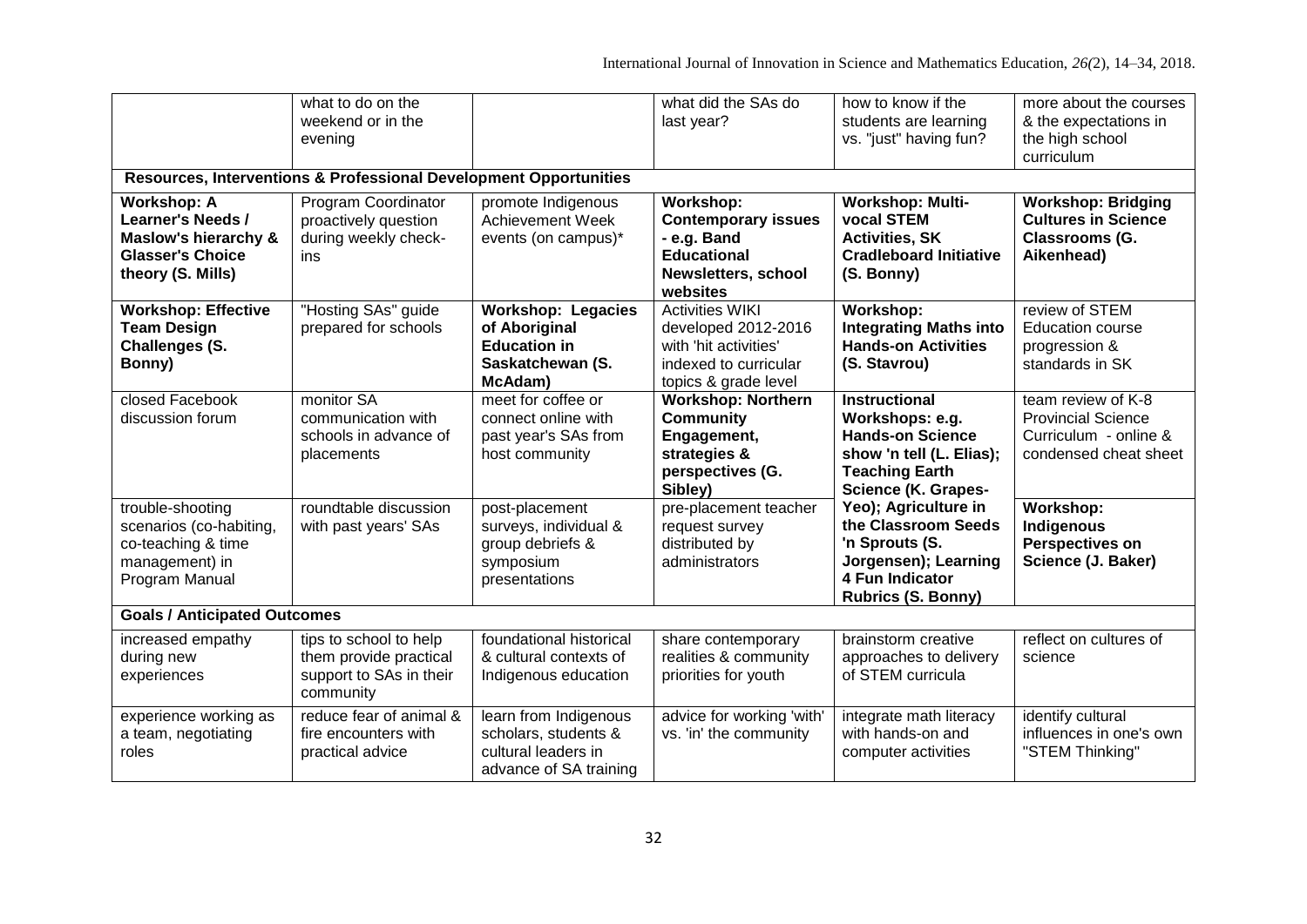International Journal of Innovation in Science and Mathematics Education, *26(*2), 14–34, 2018.

| increased<br>communication;<br>reduced sense of<br>isolation during<br>placements | reinforce the SA role as<br>a STEM outreach<br>instructor, not a peer or<br>social worker | help SAs recognize<br>cultural positions, &<br>how to help students<br>bridge perspectives | ensure that SAs are<br>asking the questions<br>they need to prepare                                                                           | co-create a rubric to<br>guide reflection during<br>placements & identify<br>when students are<br>demonstrating | brainstorm culturally-<br>relevant methods of<br>teaching & delivery    |
|-----------------------------------------------------------------------------------|-------------------------------------------------------------------------------------------|--------------------------------------------------------------------------------------------|-----------------------------------------------------------------------------------------------------------------------------------------------|-----------------------------------------------------------------------------------------------------------------|-------------------------------------------------------------------------|
| normalise challenges,<br>provide practical<br>solutions                           | problem-solving<br>support & advocacy for<br>SAs during placements                        | prompt reflection &<br>informed interpretation<br>of SA experiences in<br>host communities | decrease preparatory<br>guessing for SAs &<br>increase effectiveness<br>of activities (discourage<br>unvetted activities<br>found on YouTube) | enjoyment,<br>engagement, learning,<br>& inquiry behaviours                                                     | increase SA's<br>confidence speaking to<br>& from cultural<br>positions |